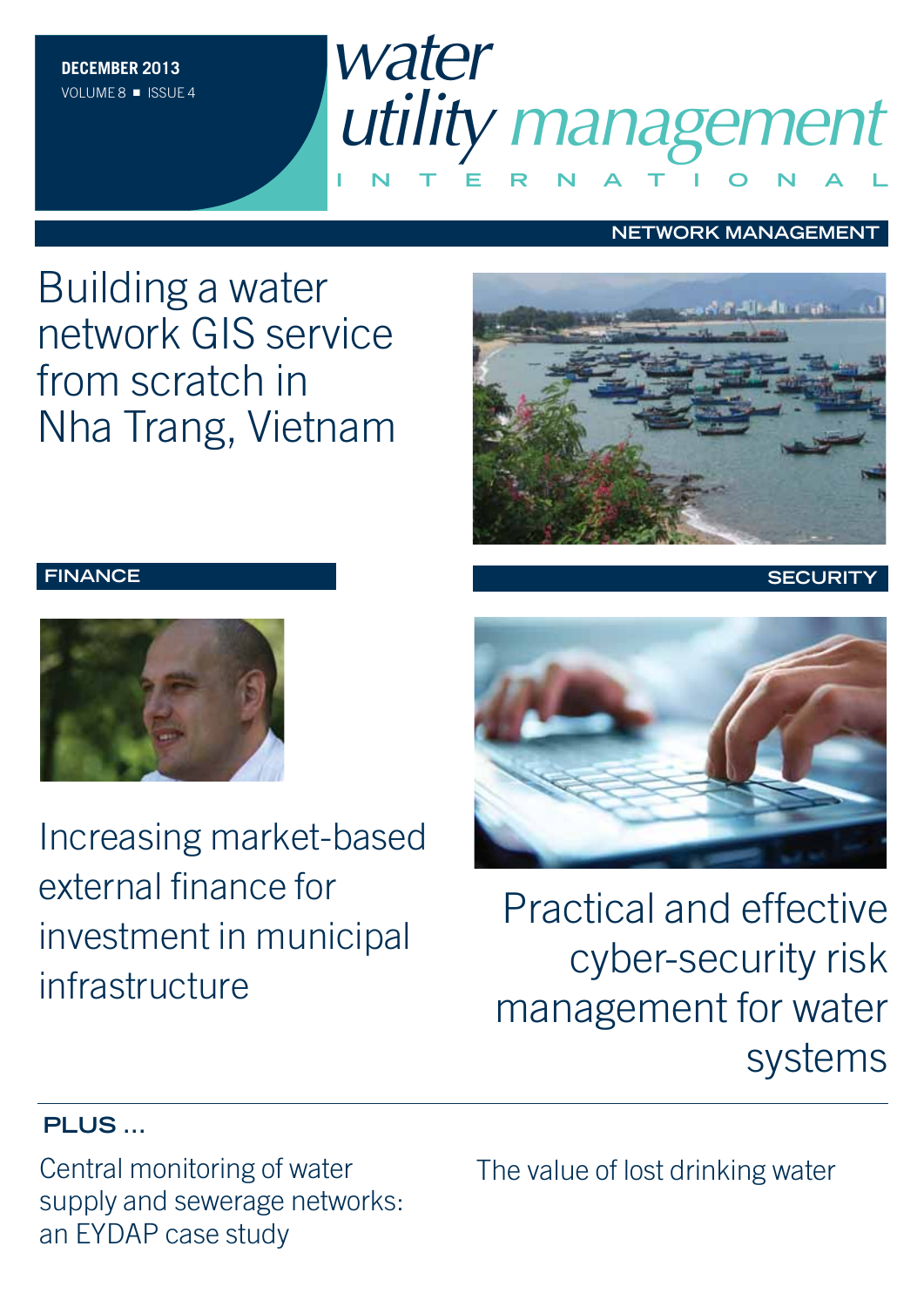## Flat fee water charges still common in Europe

A**new report from the European Environment Agency (EEA) has determined that flat-fee water charges, which are still common in parts of Europe, do not encourage efficient behaviour and advocates metering as the best solution.**

The study, titled 'Assessment of cost recovery through water pricing', looks at the approaches taken in Croatia, England and Wales, France, Germany, the Netherlands, Scotland, Serbia, Slovenia and Spain.

The report argues that water is stressed in many parts of Europe, and that even in regions that usually have high levels of rainfall, abstracting and cleaning water can have a high economic and environmental cost. This means, the report says, that Europe needs to redouble its efforts to use water more efficiently to avoid undermining its economy.

To achieve this, the report says that water should be priced at a level that encourages efficient use and properly reflects its costs, including the costs of purification and transportation. In addition, environmental and resource costs, and the costs of

pollution and depletion of resources, should also be internalised in water prices, the authors explain.

Such charges should factor in lost 'ecosystem services' that require water, such as wetlands that carry out water purification and flood prevention.

The report notes that although the Water Framework Directive called on member states to create incentives for efficient water use by 2010, it is unclear whether this has in fact resulted in any change in national policies.

Key findings include that households use around a third less water when they are charged for the amount they use, but flat-rate charging structures are still common in many countries despite the fact they are more expensive for most users and do not incentivise efficient use.

The report also notes that some uses, such as drinking water, are not significantly influenced by changes in price, but studies show that other uses such as water for gardening and swimming pools are much more responsive.

It also points out that some studies suggest charging for the volume of water used reduces the agricultural water take by 10% to 20%. Switching to volumetric charging is most successful when combined with modern irrigation technology and work to fix leaks.

In some countries, the report found that agricultural water use was also heavily subsidised, with the price covering as little as 20% of the costs in some instances. In Spain, where some regions are severely water stressed, agricultural water prices recover less than half of the cost.

The report warns that when the price of using water does not recover the full cost, some of the cost may be inadvertently passed on to others – for example, if an industry pollutes water and does not pay for it to be cleaned, the costs fall on society.

The report also points out that a 2012 Eurobarometer survey found that 84% of EU citizens agreed with the principle of being charged for the amount of water used. ● **LS** See Analysis, p5

## **Acciona Agua begins deployment of Caceres smart water grid**

S**panish water services company Acciona Agua is to deploy Spain's first smart water grid in Cáceres, a city in the west of Spain, to help detect leakage.**

The company said in a statement that the works are part of the €10 million (\$13.5 million) SmartWater4Europe research project, which aims to manage potable water networks and reduce leakage and costs. The project involves 21 participants and is led by Acciona,

Thames Water Utilities and Vitens of The Netherlands.

Other participants include technology companies, universities – including the University of Lille – and research centres. There will be four demonstration sites across Europe in total.

The project will involve the use of software programmes, remote meter readers and sensors, which will be deployed in the city centre and old

town to detect faults, jams and leaks as they occur, reducing the amount of time taken to locate and repair them. The remote meter reading will also detect unusual consumption patterns.

Vitens will lead the project in the Dutch province of Friesland, Thames Water in London and the University of Lille in Villeneuve d'Ascq. Acciona Agua chose to work with Cáceres, which is a member of the Spanish Smart Cities network. ●

## Multilateral development banks deliver \$27 billion in climate change financing

M**ultilateral development banks (MDBs) provided almost \$27 billion worldwide, in financing to address the challenges of climate change in 2012, according to the second joint MDB report on climate finance. The report was released in line with the commitment by MDBs to enhance the transparency of their investments in climate change mitigation and adaptation.**

The report analyses the financial commitments by the institutions to support climate change mitigation and adaptation, and the information provided has been expanded since the first edition to include better sectoral and regional breakdowns of MDB financing.

Of the total \$27 billion in climate

finance, 78 percent – or over \$21 billion – was dedicated to mitigation, while 22 percent – or nearly \$6 billion – was applied to adaptation. Of the total commitments, 8 percent – or \$2 billion – came from external resources, such as bilateral or multilateral donors, including the Global Environment Facility and the Climate Investment Funds.

In terms of regional coverage, Latin America and the Caribbean received the highest share of MDB climate finance (18 percent of total funds), while the EU-13 countries received 11 percent. Sub-Saharan Africa received almost equal amounts of adaptation and mitigation finance (14 percent of total funds, representing 31 percent of total adaptation finance

and 8 percent of total mitigation finance).

In regards to sector coverage, 36 percent of adaptation finance went to the infrastructure, energy and built environment sector, while 34 percent went towards increasing the agriculture sector's resilience to climate change. Renewable energy took by far the largest share of mitigation finance, with 36 percent. The discrepancy between mitigation and adaptation finance is greatest in the EU-13 and other European and Central Asian regions: 96 percent of total climate finance commitments were applied to mitigation measures in the EU-13 countries; while 94 percent of the total funds were applied to mitigation in other European and Central Asian regions. ●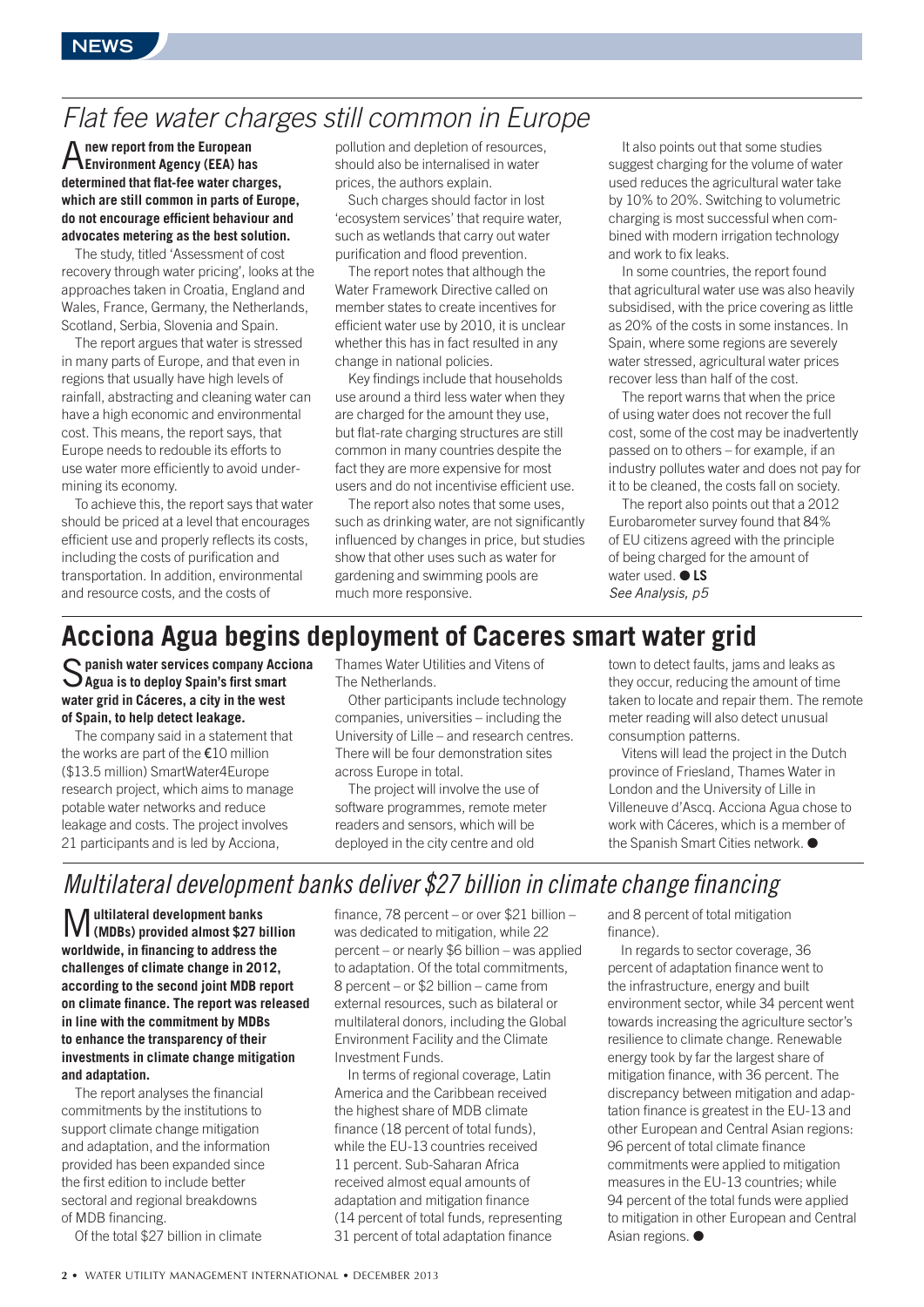## **Atkins releases 2050 vision for UK water sector**

### A**tkins has released its 'Future Proofing the UK Water Sector' report, which examines four possible future scenarios to determine how drivers such as climate change and population growth could affect the UK water sector over the next 40 years.**

The scenarios are constructed around the cost and availability of energy and the value customers place on natural resources. Other key drivers considered include population and urbanisation, climate change, finance, workforce and regulation.

The four scenarios for 2050, which were developed by Atkins with consultants Decision Strategies International (DSI), are named the Graphene Era, the Wood Economy, the Steel Squeeze and the Concrete Jungle.

The Graphene Era scenario imagines a future where the UK has adapted effectively to the severe effects of climate change and the economy is buoyant, high-tech and green, while the Wood Economy explores a society where foreign sourced energy costs are high, water is scarce and customers prefer to turn to local or DIY solutions.

In contrast, the Steel Squeeze scenario looks at a world where people are squeezed by a high cost of living and little concern for the environment, leading to an expectation that government should fully regulate water quality and cost.

Lastly, the Concrete Jungle is a future dominated by the resurgence of traditional UK manufacturing, where consumer consumption is high and society trusts that we will invent our way out of any future climate or environmental problems.  $\bullet$ 

## Lyonnaise des Eaux renews sanitation contract with Anglet and Biarritz municipalities

T**he Côte Basque Adour Urban District has decided to renew its contract with Lyonnaise des Eaux for a further ten years, in order to manage the public sanitation service for the Anglet and Biarritz municipalities. The contract involves collecting both towns' wastewater, and treating Biarritz's wastewater. The new contract will begin on 1 January 2014.**

The Basque coast experiences heavy rainfall, which amounts to 1483mm on an annual basis, although the French average is 700mm. This unusual feature means that increased vigilance and preventive measures need to be taken in order to reduce the inconvenience for users in the event of heavy rain.

The contract provides for the implementation of a dynamic sanitation network management process. This so-called 'smart' solution enables flooding to be prevented and the host environment to be protected thanks to weather forecast data, hydraulic network models and managing the storage infrastructure in real time.

All the facilities are modelled on and connected with Lyonnaise des Eaux's remote control centre, which is based in Anglet. In the event of a weather warning, the engineers will be able to operate all the infrastructure involved in real time, e.g. open or close the rain water storage basin gates.

The Côte Basque Adour Urban District has also decided to equip the Biarritz treatment centre with a so-called tertiary disinfection process that uses ultraviolet light and enables an optimal discharge quality to be guaranteed, hence protecting bathing water. ●

## REGULARS

**5 ANALYSIS Water pricing in Europe: achieving cost recovery**

## **FFATURES**

**6 NETWORK MANAGEMENT Building a water network GIS service from scratch in Nha Trang, Vietnam** By **Kevin Nirsimloo and Camille Egal**



#### **11 SECURITY**

**Practical and effective cyber-security risk management for water sytems** By **Earl Eiland and Andreas Hauser**

#### **14 MONITORING**

**Central monitoring of water supply and sewerage networks: an EYDAP case study** By **George Sachinis**

#### **17 FINANCE**

**Increasing market-based external finance for investment in municipal infrastructure** By **Giel Verbeeck**



**21 LEAKAGE The value of lost drinking water**

## By **Asaf Unie**



**Cover photo credit: pressmaster / Shutterstock.com. See feature p12.**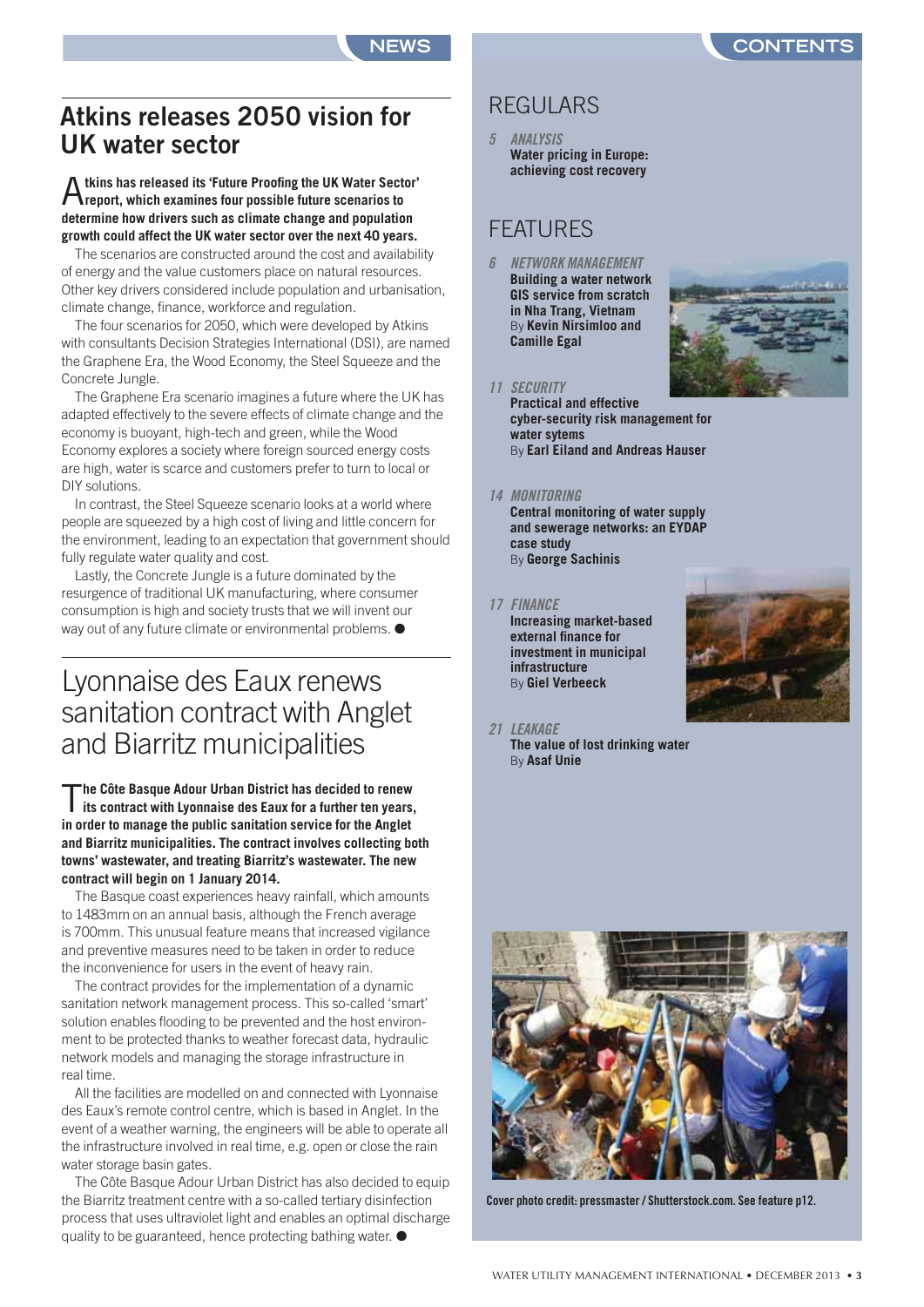## **Arcadis venture to design and rebuild New Jersey wastewater systems**

G**lobal engineering and consultancy firm Arcadis has announced that the Nassau County (New Jersey) Department of Public Works has chosen a joint venture of Arcadis and Hazen and Sawyer to provide programme management services to stabilise, design and rebuild its wastewater collection and treatment systems, which received significant damage and flooding during Superstorm Sandy in October, 2012.**

The \$2 billion programme includes already-completed emergency response

and repair work, which took place immediately after the storm. Arcadis expects gross revenues for this contract to be in the region of  $\in$ 30 million (\$40.5 million).

Arcadis and its jv partner, who were already on site when the storm hit, worked with the recovery and repair team non-stop in the six following weeks to assess damage to major electrical systems, pumping facilities and processes that were flooded and partially submerged with salt water.

By 14 December, the team had met all of its milestones for the emergency actions and had successfully restored the Bay Park wastewater treatment plant to full secondary treatment capacity.

For the next three years, Arcadis and its partner will provide consulting, preliminary design, pre-construction, construction and post-construction services to mitigate the effects of future storms across five wastewater treatment plants and over 30 pump stations within the Nassau wastewater system. This includes extreme weather hardening designed to endure a storm event with a 500-year return period. ●

#### **Asset plan promises completion of Zambezi water project**

The Zimbabwe government has set out an ambitious list of infrastructure projects in its latest economic blueprint including the muchdelayed National Matabeleland Zambezi water project, whose aim is to end the city of Bulawayo's water shortage.

#### **Tanzania pledges to complete most water projects in 2015**

The Tanzanian government has pledged that 95% of current water projects will be completed in 2015. The country's water minister, Professor Jumanne Maghembe, told a meeting in Dar es Salaam that a number of projects countrywide are progressing well despite some emerging challenges. The joint water sector review meeting, convened to evaluate the performance of the water sector development programme, heard that at

least \$125 million will be needed to finish pending works before a proposed second phase of the project begins.

#### **American Water subsidiary buys north Virginia utility**

The American Water Works Company has announced that its Virginia American Water subsidiary has completed the purchase of Dale Service Corporation, a wastewater utility company in northern Virginia. The total value of the transaction is around \$27.7 million. The utility has a customer base of some 50,000, and the deal marks Virginia American's entry into the wastewater services market.

#### **Chicago set to spend \$50 million on green stormwater management**

Chicago's mayor, Rahm Emanuel, has announced that \$50 million

water utility management **INTERNATIONAL**

#### EDITORIAL

**Editor / Associate Publisher** Keith Hayward (khayward@iwap.co.uk)

**Publishing Assistant** Catherine Fitzpatrick

**Water Utility Management International focuses on the interests of utility executives, policy makers and advisors around the world engaged with the key management issues faced by water and wastewater utilities. As well as senior utility managers, WUMI will be of interest to regulators, consultants, contractors, academics, and financial, technical and legal professionals. Utility reform and achieving efficiency are**

**central themes of the publication, encompassing topics such as benchmarking, investment**

**planning, consolidation, public / private sector roles, leadership, IT, and human resources. Other regular themes include financing, regulation, charging policies, procurement, corporate governance and customer issues.**

#### **Editorial Advisory Panel**

**Mr John J Batten**, ARCADIS, USA **Dr Enrique Cabrera Jnr**,ITA - Universitat Politecnica de Valencia, Spain **Mr Philip D Giantris**,Water Supply and Sewerage Association of Albania, Albania **Dr Richard Franceys**,Centre for Water Science, Cranfield University, UK **Professor Francesc Hernandez-Sancho**, University of Valencia, Spain **Dr David Johnstone, Oxford Centre for Water** Research, University of Oxford, UK **Prof Hamanth Kasan**,Rand Water, South Africa **Professor Jennifer McKay**,University of South Australia, Australia **Mr Alejo Molinari**,Buenos Aires ERAS / ADERASA / Public Utilities Center, Argentina **Dr Renato Parena, Italy Mr Eric Rothstein**,Galardi Rothstein Group,  $||S||$ 

from current spending on the city's water and wastewater infrastructure over the next five years will be focused on investments in green stormwater management, with the aim of reducing the pollutant burden entering the Chicago river and lake Michigan.

#### **ADB provides funding for Kolkata water and sanitation improvements**

The Asian Development Bank has agreed a \$400 million loan for the fast-growing Indian city of Kolkata to expand and improve its water and sanitation systems in its periphery, where services are lacking.

#### **Commission agrees infrastructure contract**

Saudi Arabia's Royal Commission for Jubail and Yanbu has agreed two contracts worth SR300 million (\$80 million) to develop infrastruc-

### PURLISHING

#### **Publisher** Michael Dunn

Water Utility Management International is published four times a year by IWA Publishing. Statements made do not represent the views of the International Water Association or its Governing Board.

#### **IWA Publishing**

**Alliance House, 12, Caxton Street, London SW1H 0QS, UK** T: +44 (0)20 7654 5500 F: +44 (0)20 7654 5555 E: publications@iwap.co.uk W: www.iwapublishing.com

### **Design & print**

Layout: IPL Print & Design Ltd Printed by Hobbs the Printers, UK

#### **Advertising** Paul Tilston

+44 (0)20 7368 7145 E: paul.tilston@caspianmedia.com ture in the Mardooma Quarter. The first contract, which has been won by the Al Harbi Trading and Contracting Company, involves constructing potable water, drainage and wastewater networks, drinking water and wastewater treatment plants, and a new pumping station for irrigation.

#### **AfDB approves investment in infrastructure fund**

The African Development Bank has approved a \$20 million equity investment in the ARM-Harith Infrastructure Fund, a new private equity fund based in Nigeria with a target fund size of \$250 million. The fund will invest, through equity, in infrastructure projects and companies across West Africa, with a focus on Nigeria, as well as a range of infrastructure sectors including energy, water and utilities.

#### **SUBSCRIPTIONS**

Water Utility Management International is available as either a print or an online subscription.

2013 price (4 issues): £241 / €363 / \$480 (IWA members: £199 / €299 / \$378)

#### **Contact**

Portland Customer Services Commerce Way, Colchester CO2 8HP, UK Fax: +44 (0)1206 799331 Email: sales@portlandpress.com

#### **Or visit:**

www.iwaponline.com/wumi/default.htm ISSN (print) 1747-7751

ISSN (online) 1747-776X © IWA Publishing 2013

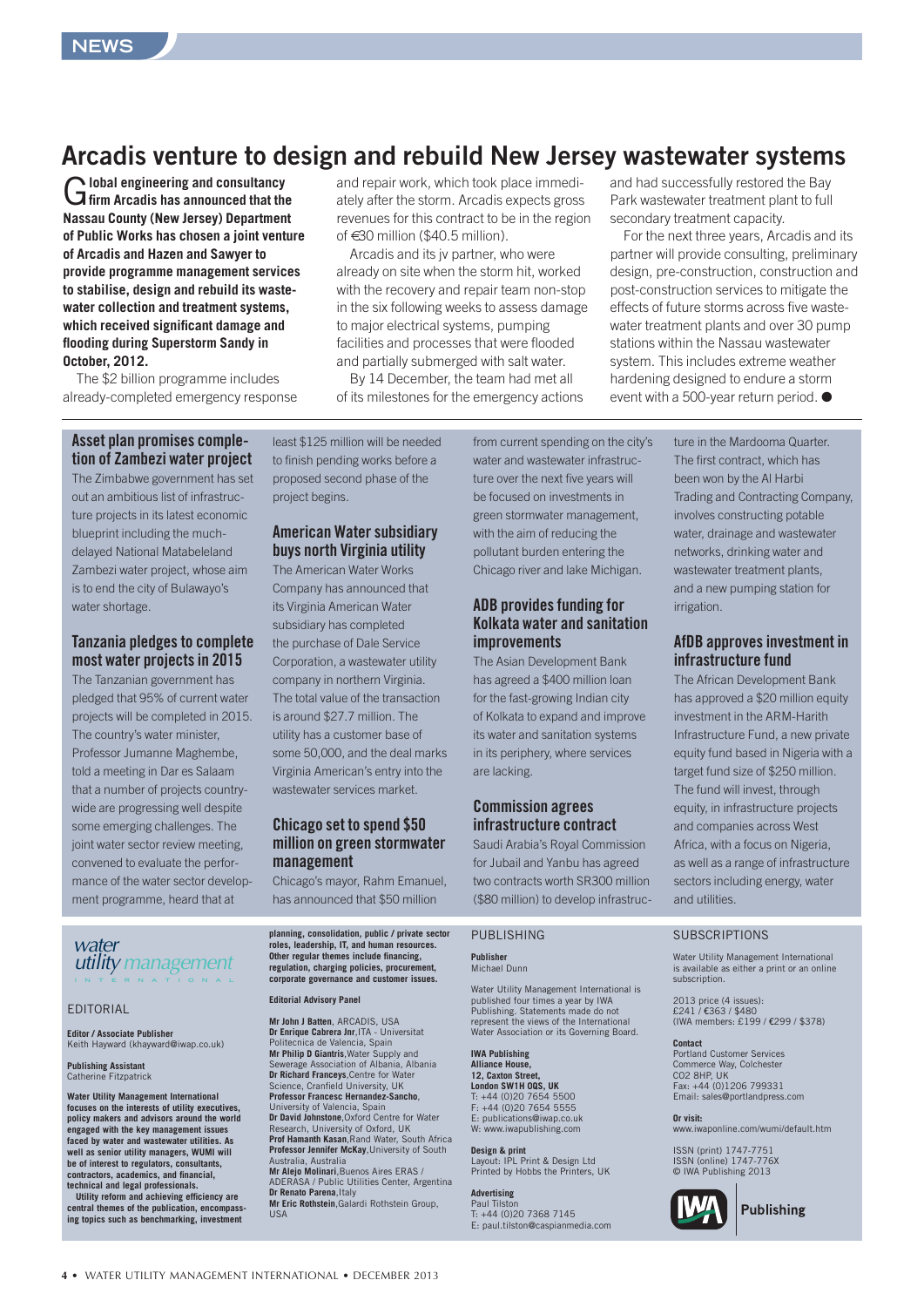## **Water pricing in Europe: achieving cost recovery**

The European Environment Agency's report on achieving cost recovery through water pricing looks in-depth at the challenges around water pricing in Europe. **LIS STEDMAN** spoke to the report's lead author, **GORM DIGE**, about cost recovery and metering of supply.

**ow to charge appropriately for water has long been a contentious and much-researched issue around the world. The European Environment Agency's (EEA) latest report, 'Assessment of cost recovery through water pricing', provides a snapshot of the situation and challenges around Europe, and concludes that only volumetric charging – which implies metering – is the only real answer.**

Gorm Dige, Project manager – Territorial environment, policy & economic analysis at EEA and the report's lead author, spoke to Water Utility Management International and said: 'From the results of our analysis we can see that water pricing schemes are mostly based on hybrid models with fixed and volumetric components. As metering is introduced, you can base cost recovery for water services on volumetric pricing, which will also lead to more efficient use of water.'

In most of the countries examined in the report, operation and maintenance costs are largely recovered, he added, but noted: 'The data is not homogenous. It is difficult to get access to consistent information due to Article 9 of the Water Framework Directive, which is not very clear in its definitions, for example of water services. You could say this is a barrier.'

There is also inconsistent reporting and cost recovery, he noted. 'Some countries have a narrow definition of water services that is limited to traditional drinking water and sewage services, like in Germany. Some countries have a wider definition that includes all man-made changes in the hydrological system that serve a given water use – for instance, a dam built for generating hydropower is viewed as a water service provided to the electricity company.'

Mr Dige observed that these inconsistencies have a price: 'It makes it very difficult to obtain consistent data, but you can't say it's the fault of the countries per se – Article 9 is not clear what water services consist of.' Despite the many issues, he felt it should be possible to arrive at options.

The report also calls for the internalisation of external costs, which is a contentious issue in markets where the utilities are privatised – for instance in England and Wales, pressure from public opinion, government and regulators has caused most companies to make statements confirming that they intend to apply for price rises below the rate of inflation.

This of course creates obvious tension with the report's finding of a need to include externalities into the costs, but at heart the issue is simpler, Mr Dige explained: 'The main problem here is that water prices do not reflect the true costs – since in many cases only the operation and maintenance costs are recovered from water users, and not the environmental and resource costs.

#### **Reducing demand**

He said that in terms of the best way to ensure prices are set correctly, 'we would say it is very important to have volumetric or increasing block rates. Fixed rates do not provide an incentive. If water pricing has to provide an incentive to reduce water use, we think metering is indispensable.'

If there is a genuine desire to increase water efficiency for households and industry, Mr Dige noted that a combination of volumetric and increasing block rates 'is probably the way forward for many countries.' A substantial part of the water bill should be variable, he added, with, for example, the luxury part of household water demand being more price sensitive than the necessity element.

Rates, or the rules for calculating them, should be determined in a transparent way, preferably by an independent body, he added, and the rates should be high enough for water service suppliers to invest in efficient and environmentallysound improvements, innovation and expansion. Regional variations in water scarcity and other relevant conditions should also be reflected in water prices, he suggested.

He also advocates unwinding cross subsidies, noting: 'If prices do not reflect full costs or benefits – there is a risk of market and/or policy failures. When government interventions distort the market from, for example, subsidies, taxation policies, price controls or regulations, policy failures happen.'

Mr Dige added: 'In several member states uncertainty remains concerning possible hidden subsidies linked to preferential access to financial resources given to water service operators. It should

be noted that there are also several hybrid systems – for example, with a single charge for water use, sewage and wastewater treatment, and that in several member states the costs of certain water services are covered by the general budget rather that by specific water-pricing mechanisms.'

#### **Affordability**

The authors have already presented the report to a meeting of the EC Common Implementation Strategy of the WFD working group on economics. Mr Dige reported that 'some countries were a bit sceptical – they see water pricing as a barrier and are afraid of social and affordability issues.'

He argued: 'In England and Wales, and other countries as well, there is an attempt to hold water prices low. The political reason for this is to meet the social concerns connected to higher water prices, that is, the affordability issue. In each of the examined member states affordability was taken into account. But a variety of systems were found. Water authorities in some member states perform periodical pricing studies, which integrate ratios that compare the average family income to the expense allocated to the water bill. While some member states clearly specify the means to achieve affordability, other countries have left this question unaddressed.'

In France there are no social tariffs and the affordability of water services is dealt with through separate social policy, Mr Dige noted. 'However, keeping water prices at an artificially low level, as requested in the UK, is not the best way to ensure the affordability of water services to low-income households. It may create a vicious cycle of underfunded service providers, collapsing infrastructure, and so on.

There are as yet no plans to make a fuller assessment of the way that Water Framework Directive principles have been translated by member states into real water pricing policies, although the report recognises that this is needed. Mr Dige noted the difficulties with the lack of consistent data, but added: 'If there is a policy demand for this we will take it on board.' ●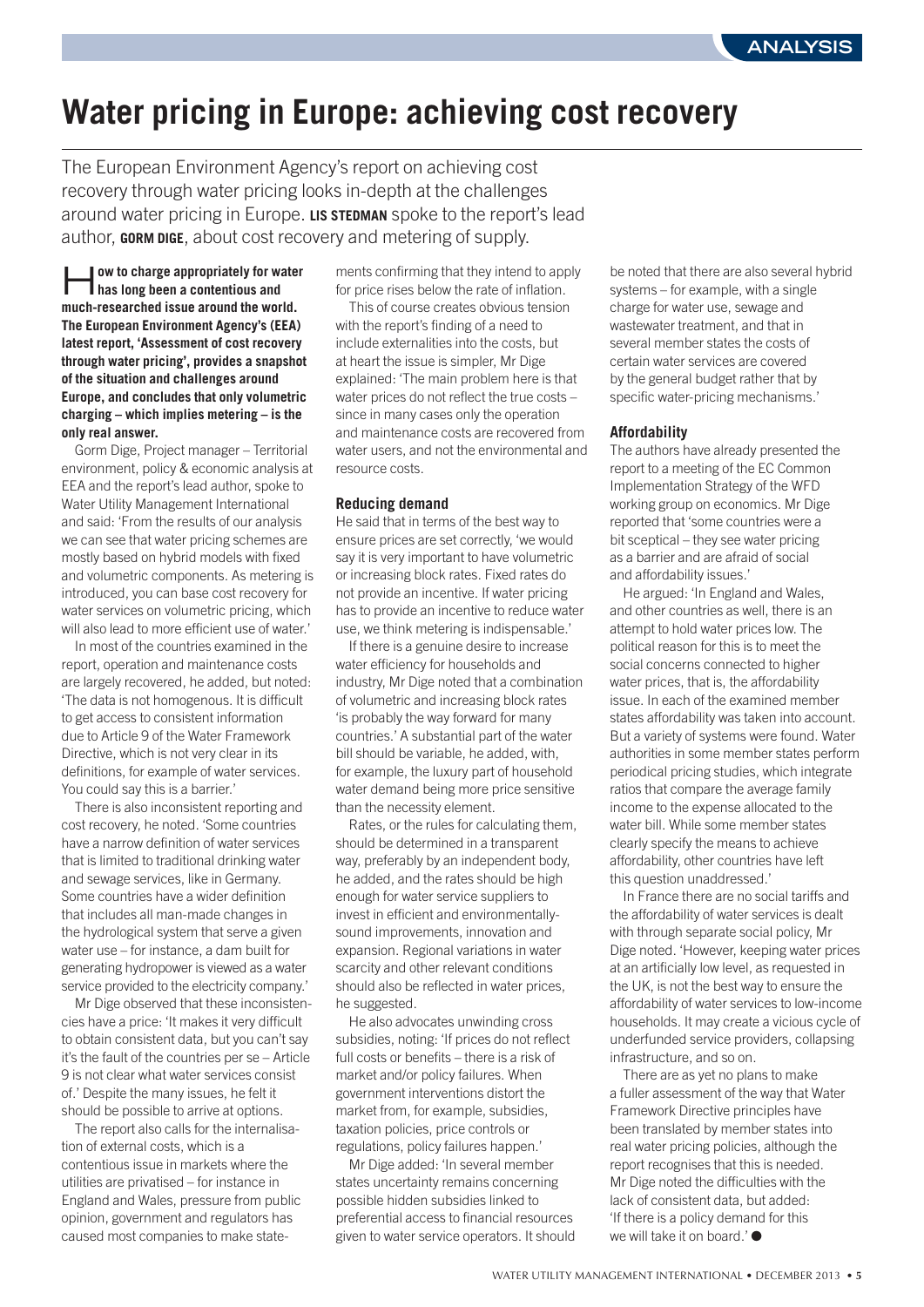# **Building a water network GIS service from scratch in Nha Trang, Vietnam**

The Khanh Hoa Water Supply and Sewerage Company (KHAWASSCO) of Nha Trang in Vietnam has been working to improve the management of its water supply network and construct a sewerage network, with the help of the French government and the World Bank respectively. Over the past two years a GIS service has been implemented to manage KHAWASSCO's activities, control leakage and optimise network extension and rehabilitation work, which involved an audit of the utility's workflow processes, communication and data management. **KEVIN NIRSIMLOO** and **CAMILLE EGAL** explain the process of integrating GIS into the utility's system, training personnel and expanding KHAWASSCO's asset management capabilities.



L**ocated in the centre ofVietnam, the province of Khanh Hoa and the city of Nha Trang have a pleasant microclimate that creates considerable potential for tourism.The local government's development objectives are ambitious: a doubling of accommodation capacity between 2011 and 2020 to facilitate ten million tourists a year by 2020. To meet these goals and mitigate the increased stress on water resources, the city must implement sustainable solutions and plan for the future.**

For sanitation, a Coastal Cities Environmental Sanitation project funded by theWorld Bank is currently under implementation.This will result in the construction of a sewerage network, a wastewater treatment plant and a waste disposal facility.

For drinking water, a €524,000 (\$713,000) French-funded grant was approved to implement a GIS service within the water supply company, with the aim of improving the management of the water supply network.

Started in June 2011, its main objectives were:

- Improving current utility operations, based on precise knowledge of the infrastructure
- Managing and controlling leakage and network performance
- Optimisation of network extension and rehabilitation works, by implementing an advanced GISbased asset management strategy

The project was supported throughout its duration by a resident engineer from G2C who worked in Khanh HoaWater Supply and Sewerage Company's (KHAWASSCO) offices, and was in permanent contact with the project management and technical support staff. In addition, several expert missions by different specialists were carried out at critical phases of the projects.

#### **Needs assessments and technical specifications**

The project began with a three-month audit of the water supply company's organisation and workflows. Interviews with all the heads of departments and staff in charge of creating, using and updating data were undertaken.The existing methods and processes were described and discussed with the people in charge to identify inadequacies and possible improvements.

An important lack of communication between departments, and a lack of data sharing,were identified.Needs and expectations for the project were listed. As GIS is a very new tool inVietnam,it was not easy for KHAWASSCO to identify its real needs, to understand the benefits of the GIS and to avoid confusing computer-aided design (CAD) and GIS goals and tools.

During this phase, all the existing data on the water supply network were gathered, analysed and qualified.The department in charge of the network management created a CAD network map that contained most of the information about the pipes and the main equipment on the network, such as material, diameter and date laid.Nevertheless, this data was topologically wrong and geographically incorrect, as it had been drawn on a cadastral map (register of the boundaries of an area) that did not properly fit with the coordinate system used in this province.

By the end of the first project phase,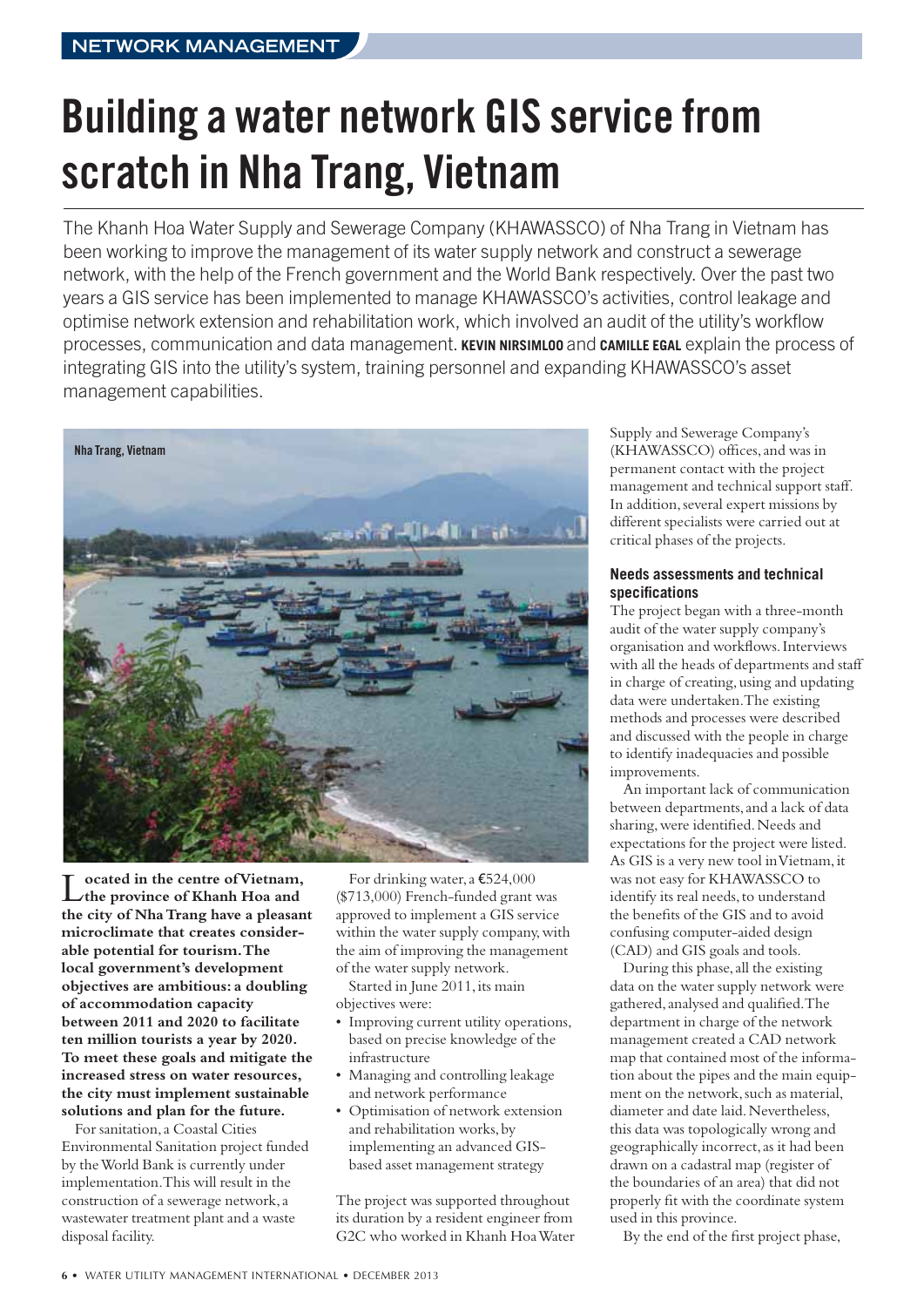technical specifications had been written and approved by both parties.

#### **Implementation and data acquisition**

Creating a GIS unit and software adaptation Before the project began, the water supply company was organised into 11 departments, of which four were directly concerned with data management:

- The Survey and Design department created the data from land survey and technical studies
- The Construction department used the data and updated as-build documents after construction works
- The Network department managed the daily network operation and maintenance.This department was home to the repair team.
- The Technical department supervised all the works and studies

In October 2011, a five-strong GIS unit was created within the network department.The objective of the second phase of the project was to provide training, tools and methods to this unit to improve data management and place data and the GIS at the centre of a circle of network management improvement.

The GIS installed in KHAWASSCO is a ready-to-use application developed by G2C and designed by the company's water supply and sanitation engineers for water utilities.The water-dedicated tools are designed to fit daily O&M processes and facilitate network management.

In terms of the technical specifications, the software database and tools were adapted to comply with the local context and needs.The first step was to translate the software interface to English, and to adapt the database's chart code so that it would acceptVietnamese fonts.Attributes and characteristics were added to the existing data structure at the request of KHAWASSCO.

The second step was to add a reporting tool to extract data from the GIS using a predefined layout and an attached document tool to link files to objects and share them among the GIS users.As the definition of detailed needs and precise technical specifications was not easy for KHAWASSCO to carry out, the tools provide the ability to adapt templates and contents, or to create new ones.

#### **Software installation and data integration**

Installation and data integration were carried out in two phases, corresponding to the goals of the IT and GIS experts. In November 2011 the software's IT setup was undertaken,which involved installing a map server based on ArcSDE technology and the GIS software Cart@jour Desktop on the five PCs in the GIS unit.

By then, the existing CAD map of the network had been converted to a topologically-correct geodatabase: all the objects drawn as broken lines were recreated as points, and the network pipes were created as a proper network graph that respected hydraulic rules.This buffer project was used for training and trials over a three-month period that enabled the GIS unit to become acquainted with the software and the database structure. This phase also enabled priorities for the next steps of the project implementation to be identified and missing information to be collected.

KHAWASSCO requested that the newly installed software should be able to geographically display information on water supply customers.Until this project, this data had been managed and stored in theWater Billing System (WBS) – dedicated customer management software based on the SQL server technology.This additional functionality would improve the management, calibration, opening and closing of water meters by making it easier to locate them and to make operational queries based on geographic parameters. In November 2011, a feasibility study was carried out to identify technical options to link the GIS database with theWBS database.

In February 2012, a second mission implemented the solution chosen for the link between the GIS andWBS databases. Given the volume of data available in the WBS system – seven years of data,88,000 customers and monthly consumption data – the response time of the link between the SQL server databases had not been satisfactory.

The solution identified was to create SQL server procedures that would import only the relevant data from theWBS database to the GIS.At the beginning of each month, data about the customers' contracts, their water meters' characteristics and their water consumption for the previous year is automatically updated in the corresponding GIS layer.

At that time, the data integration process was undertaken.A GIS database was created for the entire network (over 750km of pipes and 9000 equipment items),with the project layers divided into two groups.

Water supply layers are native layers of the GIS application, predefined to describe water supply network pipes and equipment.The information about those layers is shared among two databases: the geodatabase,which contains geographic information and basic object descriptions, and the dedicated water supply layer,which contains detailed attributes. The GIS automatically manages synchronisation between them.

The second group, basemap layers, are classic GIS layers, and the GIS administrator can freely define their structure.The only dedicated database for these layers is the geodatabase.

Once the initial GIS database was created, a process of data verification was implemented area by area so the GIS unit could progressively correct inappropriate data and inaccurate locations that had been generated because an incorrect initial cadastral map was used in the CAD system.This four-month phase provided the opportunity for the GIS unit to put all the training into practice, and to improve the methods to fit the daily processes. By the end of July 2012, the overall data had been integrated and verified.Detailed data input then began, and will be carried out continuously by the GIS Unit – this involves details of connecting objects and joints,water meters, and so on.

#### Providing the basemap data

As a partner in the project, IGN France International, a spin-off of the French National Geographic Institute,was in charge of providing the basemap for the GIS database in Nha Trang: this consisted of a satellite image, cadastral map and a graph of the roads.One of the GPS expert's first missions was to survey the geodesic points that were used to orthorectify the satellite image provided (removing the effects of perspective and terrain so features are represented in their true position).Technical information describing the officialVN2000 coordinates system was gathered, and a geo-referencedWorldview1 image was provided, covering an overall area of almost 600km2 .

Based on this image, a graph of the roads within the city and its surroundings was created.The road place names were surveyed in the field to enable easy location of addresses in the GIS.As the current address system in NhaTrang is only correct within the city centre, the description of the street was reduced to its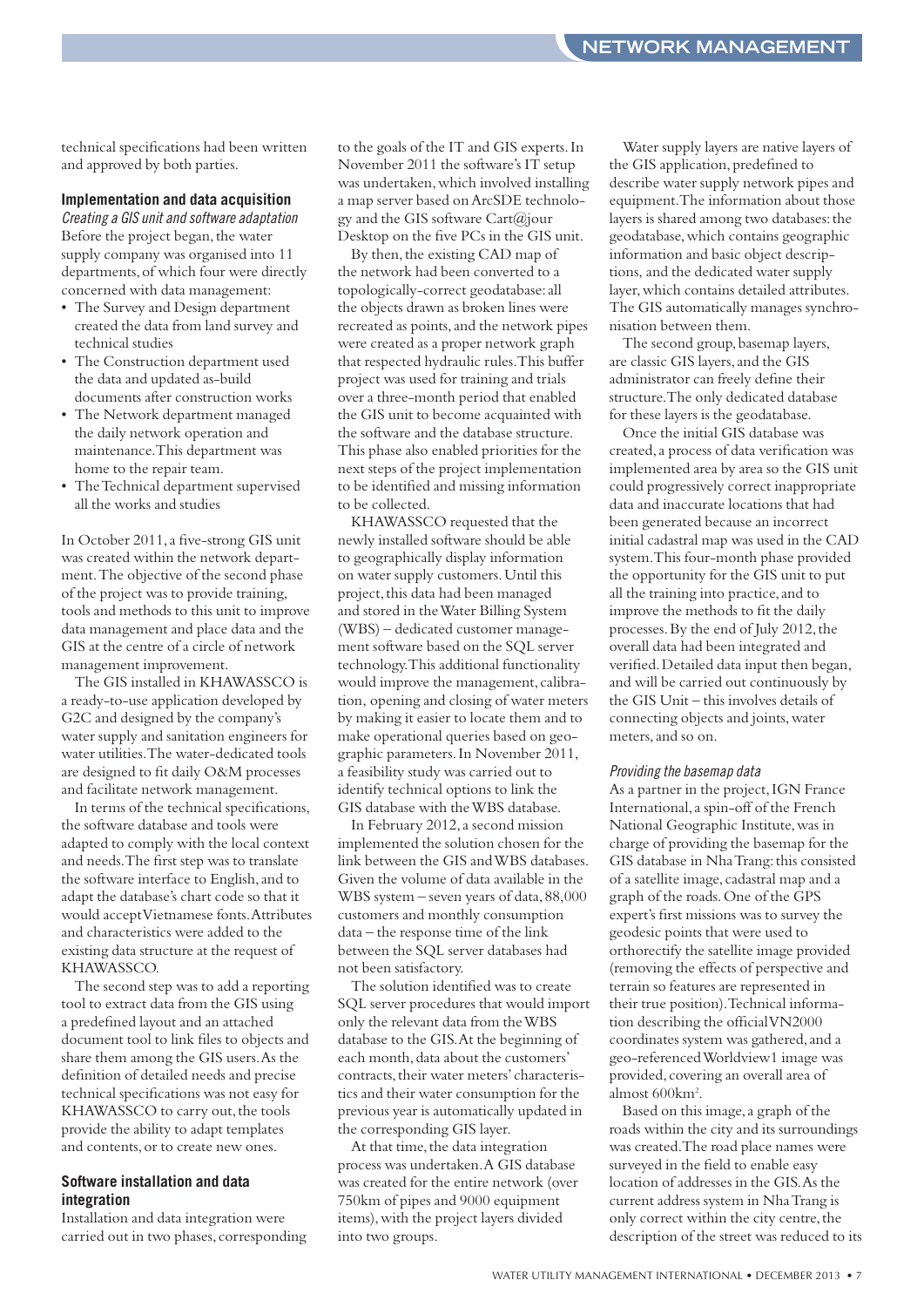

name,the numbers at the beginning and end of the street, its characteristics and an estimate of the traffic level.

Although a project to improve the data for the cadastral map was being implemented in the province, the initial data quality was low and the source of the pre-existing data difficult to identify. Parts of a puzzle had been gathered, but the further the distance from the city centre, the worse the quality of the data geo-referencing. In addition,the data structure was inappropriate.As the city is rapidly evolving, the objective was not only to provide up-to-date data, but also to provide KHAWASSCO with a way of continuously updating it.One GIS expert mission consisted of cleaning the overall map and training the technical staff to do this, as well as to update it.

#### **Capacity building for long-term mastery of the software**

Training for the GIS unit members began immediately after the software was installed.The format for the training sessions – length, content and practices – had to be re-evaluated and adjusted to fit the staff's level of competence and involvement. Each session was generally repeated twice at one-week intervals so all the notions were fully understood and mastered. Practice had to be undertaken on the project database in real working conditions, as theoretical and abstract examples were not well accepted.Over 30 training sessions were carried out in total on the GIS system.

Two GPS devices were provided for the project.A GPS expert undertook additional training to ensure the correct use of the GPS with relation to the GIS system.As the aim is to continuously update the database, data on the water

supply network and its surroundings can be exported from the GIS database to a GPS device.During site surveys,the accuracy of this data – both geographic and that of attributes – will be verified and improved then synchronised with the existing database.The compatibility of the GIS and GPS software and the use of a dedicated synchronisation script ensure the data structure is maintained.

#### **Workflow improvement and support for change management**

The main project challenge was to ensure that the GIS's tools were mastered and integrated in the company's workflows. Indeed, the objective of the GIS is not only to provide an accurate picture of the existing infrastructure, but also to create a history of all the events and maintenance of the network that then helps to explain its current state and assist future asset management.This mostly involves keeping a record of all the construction work undertaken on the network – extension and rehabilitation – as well as interventions and maintenance operations.

The latter two are stored differently in the GIS as they are triggered by different causes:maintenance is preventive, and can be planned in advance,while interventions cure problems.A dedicated menu enables interventions to be managed, providing information about the origin, follow-up actions and operations performed on the objects involved.A report creation tool allows existing information on the area where the incident happened to be printed out.Based on this information, the repair staff will match the data to the reality, undertake the intervention, and later input feedback from the field into the geodatabase and update its content.This workflow was implemented in KHAWASSCO, and the pre-existing repairs report adapted to the local context. It has been in use since December 2011.

Before the project, the various departments working on the data did not communicate properly.Design documents were created by the Survey and Design department, which would update its own map of the network based on its surveys.Once construction work was finished, the as-built document, which may have been updated during the works,was given to the Network department to update their own network map. This data was then shared among several maps and departments, with an obvious lack of communication.This process was analysed in detail to highlight and correct such issues.

To ensure that all departments communicated better,it was decided that the GIS database would be the only reference, and that no other overall map of the network would be kept in other departments. When new construction is to be undertaken, the new design will be made from the existing available data, extracted from the GIS database and updated following field surveys.The GIS unit was trained to export the data to CAD format, and adapt it as necessary to provide it in a precisely defined format to the Survey and Design department.

It was then realised that when as-built documents were designed, no precise rule had been established for CAD file creation. Each staff member would draw objects according to their own methods, and share them out among the layers with no consistency,making it difficult for the end user to process.To provide a better view when printed out, staff would also divide the map into several areas, rotate it, and modify the scale – once again using no particular method.A new CAD file creation workflow was defined for layer organisation and the use of points of reference that would easily convert any map back to theVN2000 coordinates system.This provided mutual benefits for all departments, even if the acceptance of the modifications of working methods was low at first, as people are reluctant to change. It was finally acknowledged by everyone that a better definition of the file structure would make the process easier for all departments.

#### **Data sharing on an Internet interface**

Since it had been decided that the GIS database would be the only reference,it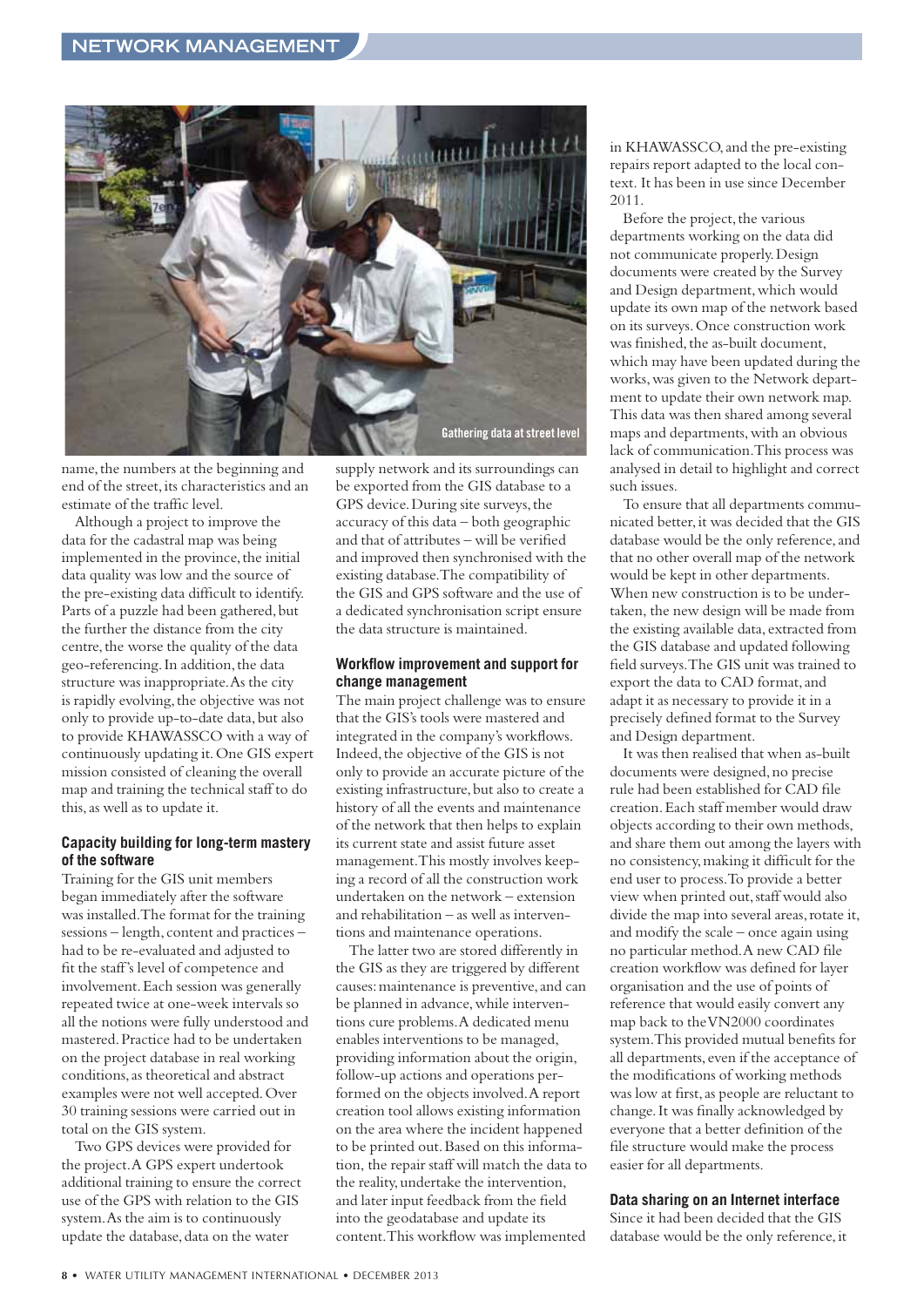had to be accessible to everyone in the water company, not only within the head office but also at the water treatment plants, pumping stations, and so on.Nevertheless, responsibility for data creation and updating fell solely to the GIS unit.

An internet interface was installed to share the GIS data among users and enable it to be consulted. Every month, the GIS administrator publishes the GIS database to a web-server hosted within the water company.He is also responsible for managing user rights.Access is via a login and password, and the data available can be filtered depending on the user's position in the water company.

At least two staff were trained in each department.Thanks to this tool, data updating has become everyone's responsibility, and everyone is in charge of providing feedback on inaccuracies within the data in the online database.

#### **Archiving the history of the network**

Since 2005, the only existing database had been the WBS, in which all the data on customer contracts were stored.This included data on network interventions for service reasons:water meter openings or closures,water meter calibration or replacements, and so on.Since no adequate or dedicated database existed for incidents, all incident-related activities undertaken on the network were also saved to theWBS database, creating confusion and data loss – the data that was not linked to a specific customer was difficult to identify or process. In December 2011, all the events on the public network (leaks, breaks, burst, and so on) were exported so they could be introduced in the GIS and used for the upcoming asset management mission.

The asset management mission focused on pipeline rehabilitation. Each pipe repair intervention had to be sorted and precisely linked to the corresponding pipeline to enable analysis of the influence of pipe characteristics on pipe breaks. Information about the project date and address, as well as pipe diameter and material was available, but this was insufficient to assure the full input of interventions in the GIS database.

Indeed, the address system quality in NhaTrang is quite poor, and the details of addresses were imprecise – numbers were missing, names of adjoining shops or building might replace the number information, and so on – and pipe rehabilitation had been undertaken without any records, so the diameter and material of pipes often did not correspond to those that were anticipated.The GIS unit spent four months completing this data about seven years of interventions into the GIS, and a substantial amount of data was thus collected.

#### **Asset management**

Network ageing is a global problem that increases leakage and seriously impacts network performance.As it is so costly, network rehabilitation is often sparse and postponed,making the issue worse.To enable pipelines to be replaced efficiently and optimise the utility's investments, a good knowledge of the network is a start – and this is one of the main objectives of the GIS.By the end of the second phase of the project,water supply equipment information was available for the overall network (over 750km), and information on diameter,material, laying date and type of soil at a minimum was available for all the pipes.

Our asset management process aims to analyse the network's history in order to model the causes of breaks, predict the network's evolution and identify and prioritise pipes for rehabilitation to reach the water company's objectives.To achieve this aim, a multi-criteria analysis was carried out, aimed at reducing the impacts of breaks on the water supply service for several indicators.

#### **Data preparation and the local context**

To make the asset management study more precise, and to better understand the influence of pipe surroundings on the breaks,further information was gathered, mostly on the road build-up and levels of traffic,which were obtained from details of the graph of the roads, and the hydraulic criticality of the pipe – defined as the relative importance of each pipe in the water supply chain.

The latter was input directly by the GIS unit, based on their knowledge of the network.To take into account the local context and KHAWASSCO's priorities for service provision, further numerical data were gathered.This initially focused on local costs: global salary costs and repair times, and repair and rehabilitation costs including material costs, administrative costs, excavation costs,work preparations and technical study costs. In addition, it encompassed parameters that set out KHAWASSCO's service quality priorities:what are the different

categories of important customers? Where are they located? How important should service continuity be for each category? How important is avoiding traffic disturbance in terms of public image?, and so on.

For network depreciation time, the Ministry of Construction (MoC) of Vietnam set durations depending on the pipe diameter. These figures, which mostly represent financial amortisation more than the technical lifetime of the pipes, are to be used by all water companies inVietnam.The official average lifespan of 30 years is very short and does not really correspond to the figures used in western countries,which can be over 60 years, and would imply a high percentage of network rehabilitation shortly after construction.This habit of defining technical parameters based mostly on financial data illustrates a lack of longterm vision in infrastructure management, and was used carefully to ensure reality was depicted properly.

#### **Modelling the network's evolution**

The objective of asset management is to study the existing infrastructure and prevent incidents and breaks in the network,to improve performance and reduce leakage. To do so, it is necessary to have an estimate of the network's evolution, and to try to foresee which pipes are the most likely to break.Based on the existing history of the network stored in the GIS database, an analysis of the influence of break factors was carried out.

A preliminary statistical analysis of the pipes' characteristics – diameter,material, laying date and surroundings – the type of soil, traffic level, hydraulic reliability and geographic location – was carried out to better understand the network's past performance.The statistical module in G2C's SIROCO expert system was then used to model the impact of those break factors on the occurrence of breaks. The available data sample – pipe and break records – provided relevant results after model validation.These were then used to calculate a predicted break rate for each pipe in the network, and to obtain a statistical forecast of its state over the coming years.

#### **Multi-criteria analysis for optimal rehabilitation**

At this stage of project implementation, all the data had been collated within the GIS so that a rehabilitation strategy could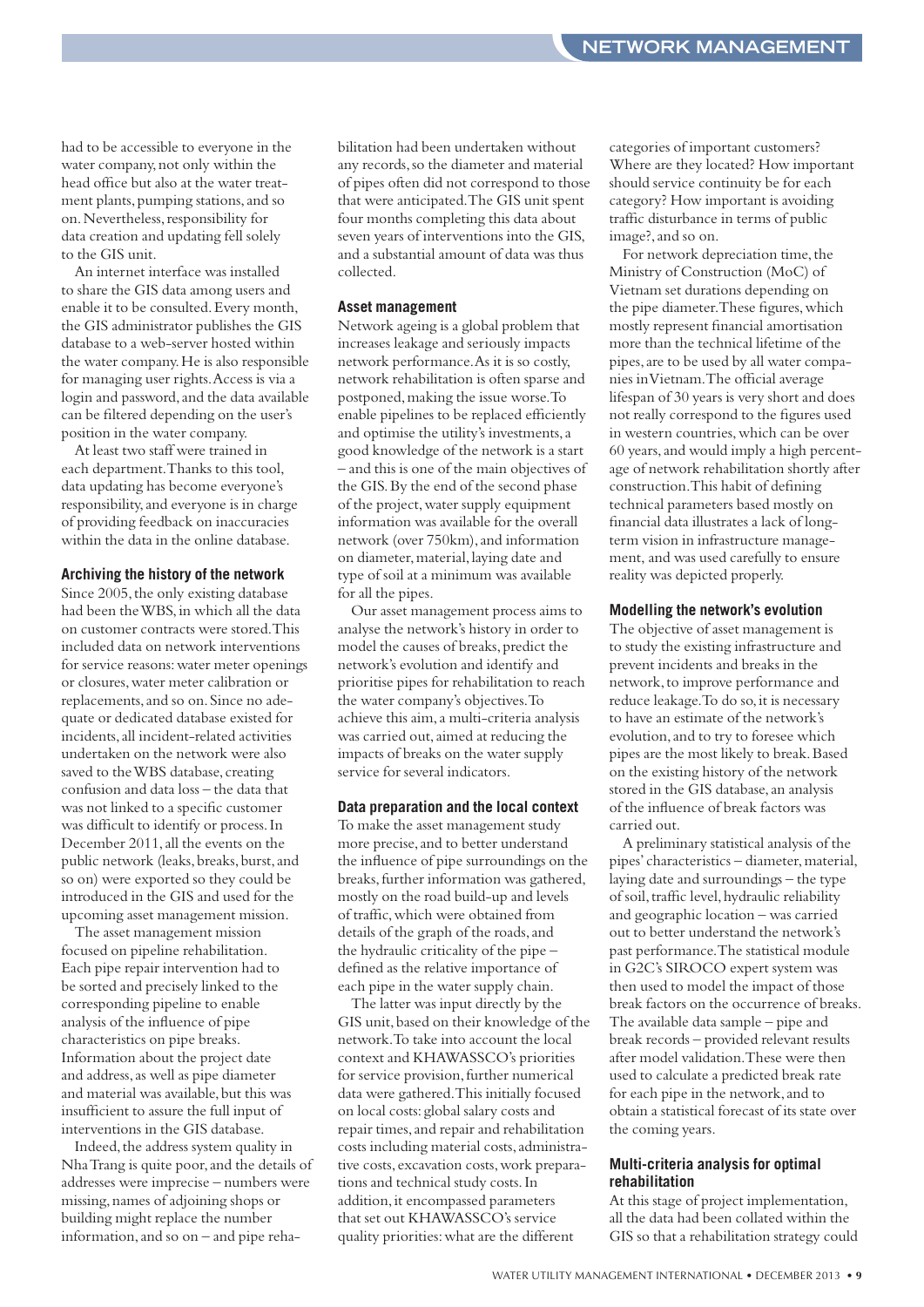be defined based on tangible parameters. All this data was published on the web interface of the GIS,which included the dedicated SIROCO asset management modules.The principle is to prioritise pipelines depending on the impact of unexpected breaks for five main indicators:

- Hydraulic reliability: the impact of a break in terms of service continuity and effective water supply to all customers
- The impact on sensitive customers: four categories of sensitive customers were defined,with regard to quality and quantity issues
- The ratio of repair costs to rehabilitation costs:this illustrates the financial opportunity of renewing a pipe instead of repairing it
- Impact on traffic: this is the disturbance implied by interventions in the street
- Linear leakage index: the impacts in terms of water loss and network performance.To compare this criterion across various pipes on the network, it is necessary to be able to distinguish the amount of leakage in different areas. This requires district meter areas to be established.The KHAWASSCO network has not yet been divided into sectors and there are no distribution meters apart from at the treatment plants.This means the linear leakage index is the same for all pipes, and it cannot help differentiate them, so this criterion was not used in this study.

A global score, calculated as a weighted sum of the other criteria,was obtained for each pipe to enable a ranking in terms of rehabilitation priority.To properly describe KHAWASSCO's service objectives and to better mitigate negative network impacts, a number of scenarios were created and compared.The added



value of such an expert system is that it calculates the benefits expected from each rehabilitation strategy.The benefits of these scenarios proved to be quite similar apart from their impact on sensitive customers,which guided the choice of the final scenario.

The next step was to define an optimum level of investment.As network rehabilitation is a costly process, it is essential to adjust the amount of rehabilitation against the anticipated benefits. Simulations of impact mitigation for different percentages of network rehabilitation – divided into three portions corresponding to three phases of the rehabilitation works – were undertaken in the online interface of our asset management tool.This enabled us to identify two key facts: the overall short-term optimum amount of rehabilitation is 3% of the total network length.Renewing a larger portion of the network would only bring small additional benefits compared to the extra investment required.

The benefits for the cost ratio, hydraulic reliability and traffic disturbance are covered in rehabilitating the first percent of the network length.The second percent had no significant impact and the third percent had significant impacts only in terms of service reliability for sensitive customers.

After these results were presented to KHAWASSCO and discussed, it was decided to prioritise renewal of pipes in the first percent mixed with those in the third percent, providing they played a significant role in reducing the sensitive customer criteria.

#### **Creating a rehabilitation programme**

The online interface allowed priorities for rehabilitation to be displayed based on a colour code. In order to obtain coherent and consistent work sets, and to



avoid working on isolated pipe sections that would not be relevant, pipe clustering was performed – priority pipes were aggregated based on a precise methodology – the level of priority, adjoining pipes, similar classes of material, diameter and laying year, and the presence of materials identified as dangerous or to be removed.

This resulted in the creation of 14 work sets, ranked by priority.The length and cost of each work set varies depending on the pipe sections involved.The overall rehabilitation plan encompasses 78 pipe sections, coming to 13km, or 1.7% of the total network.Given the average amount of rehabilitation investment over the past years, it was proposed that the VND76 billion (\$3.64 million) investment should be spread across six to seven years.

Before the project,KHAWASSCO's asset management strategy was reactive and short-term.At the end of each year they would decide which pipes to renew based on their financial amortisation and visible current state, obtained from the available break rates.The results of the new asset management method and the work sets were presented to the water company and warmly welcomed.This short-term programme was included in KHAWASSCO's rehabilitation plans for 2013, and will be in future.

KHAWASSCO's asset management strategy also aimed at initiating a longerterm vision to improve network efficiency.This was made possible by good, deep knowledge of the network and its surroundings,which was gradually and continuously archived within a single database managed via the GIS system. Thanks to the methods and workflows created during project implementation, population of the database has been assured in a sustainable way.The asset management strategy results can be updated every two to three years, and the water company will thus be supported in a true long-term strategy.●

**About the authors:**

Kevin Nirsimloo is a Development Manager at G2C environnement, Paris, France. Email: k.nirsimloo@altereo.fr.

Camille Egal is the South East Asia representative at G2C environnement, Venelles, France.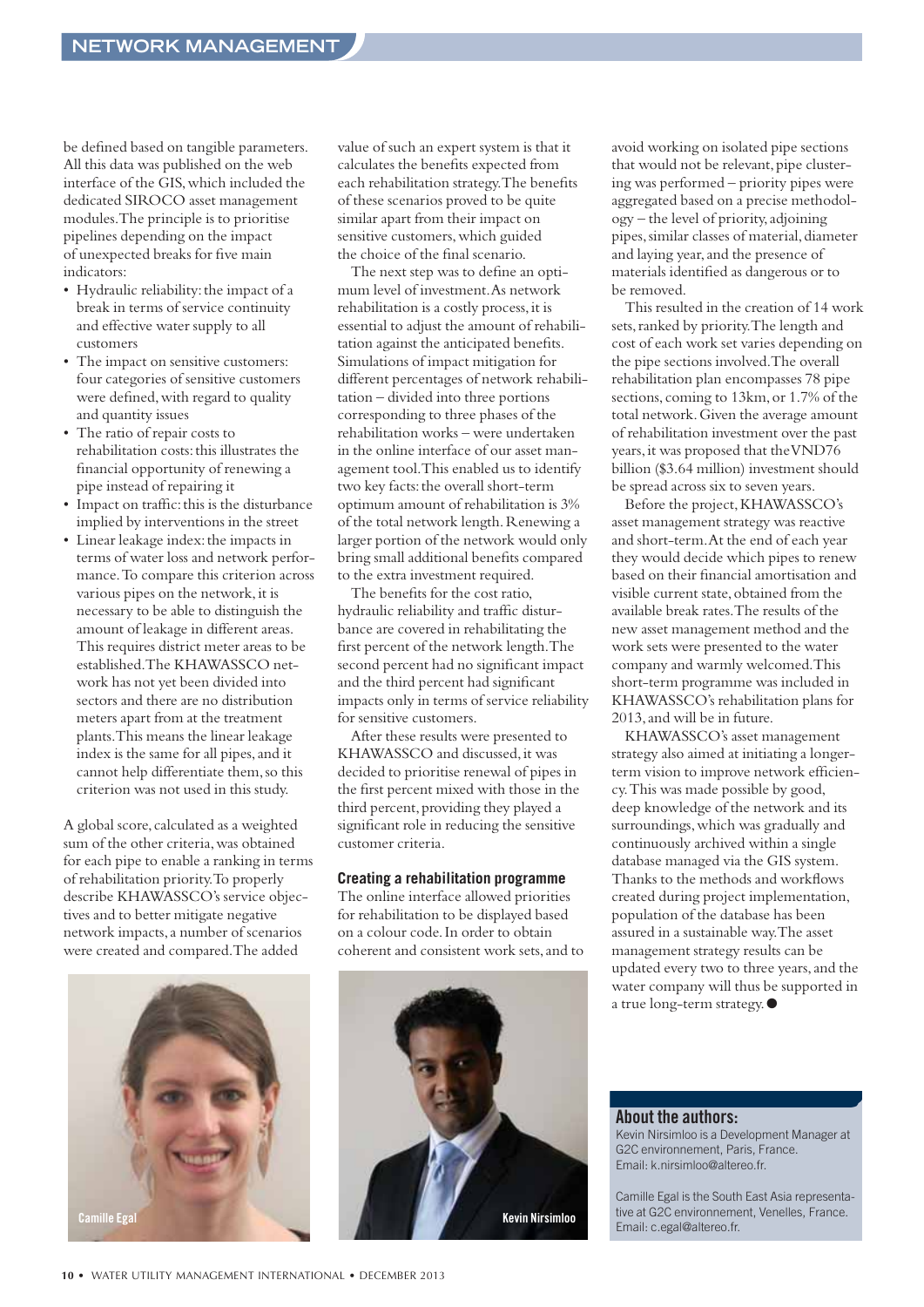# **Practical and effective cyber-security risk management for water systems**

'Smart water' offers utility operators substantial improvements in service quality and cost reduction. Unfortunately, it also introduces the risk of malicious cyber-tampering. **EARL EILAND** and **ANDREAS HAUSER** discuss how water managers can leverage industrial control system cyber security standard IEC 62443 to mitigate the risk and impact of a cyber attack.

W**ater and wastewater providers have joined the move toward so-called smart control systems, with the potential to reduce inefficiencies in current water networks driving interest in data driven or smart water management. For example, it is estimated that globally, 38% of potable water is either lost or stolen1 . Smart water – the integration of water processes into ICT systems – can mitigate this loss through effective leak detection and pressure management systems.**

Drinking water quality monitoring solutions also guarantee rigorous control of water quality throughout the network at all times. In both systems, remote monitoring and control increase system reliability and improve maintenance crew effectiveness, driving down costs. Wastewater operators derive similar benefits.

#### **Vulnerability to attack**

The ability to respond to events in the field in real-time is an operational boon. With the advent of tablets, smart phones and phablets (a hybrid between the two), operators and engineers are no longer tied to their desks.They can now manage the system from virtually anywhere. Unfortunately, smart water's benefits introduce new risks.The increased real-time capabilities enabled by today's communication and control technologies improve operators' and engineers' effectiveness, but also enable cyber-tampering by others with malicious intent (hackers).

Historically, control system management believed that cyber security was a 'front office' problem, and that operations were of little or no interest to hackers. Even if a hacker had a passing interest, control systems were sufficiently different from the front office, they reasoned, that

the hacker would quickly lose interest and move on to more readily compromised targets (security by obscurity).

This sense of immunity, however, has been discredited. In June 2009, the world learned about Stuxnet<sup>2</sup>, the first publiclyacknowledged malicious attack against a control system. Even though the target devices (Iran's uranium enrichment centrifuges) were on an industrial control system totally isolated from the internet, the attackers were able to compromise the entire control system.Malicious code was causing the centrifuges to self-destruct while hiding the fact from the operators.

We might be inclined to feel that water utilities are not sufficiently interesting to come under attack, but recent research has shown this perception to be false. KyleWilhoit, a threat researcher with Trend Micro, has recently reported on his observations of attacks on a network set up as a water utility in'small town USA' (honeynet)<sup>3</sup>. Over the five months Wilhoit observed his honeynet, the faux utility was probed 32,000 times and attacked 74 times. Eleven of the attacks he classified as serious.The serious attacks attempted to modify equipment settings, corrupt control messages and steal data.

Wilholt's study showed that the threat is real and that these systems have to be protected from potentially harmful and costly malicious actions by intruders. However, as this type of threat is new to the water sector the corresponding protection requires specialised IT expertise, which is typically not available.

#### **Risk management strategies for water utilities**

Protection against cyber attacks is not a simple matter.Whereas water and wastewater technologies change slowly, a list of top cyber attacks today looks vastly different from one even a few months ago.Thousands of new attacks are detected daily, and the attack landscape changes rapidly.

The question is now how security can be managed in such a rapidly-changing environment.Adapting cyber security strategies used in'office IT'is difficult. In a nutshell, system availability is important in an office environment, but it is critical in an operation technology (OT) environment.Generally,if a key operational service fails, the income stream is interrupted.This is less likely in the front office.As a consequence, IT cyber security solutions do not always maintain system availability, so they may not be useful.

Risk management experts have identified five risk management strategies: acceptance, avoidance, defense, mitigation, and transference.Three are not applicable to water utilities protecting their core services, two are. Acceptance absorbing the impact of a failure – is impractical for utilities because the consequences are too great.Avoidance – not providing a key service because the consequences are too serious – is likewise unacceptable.Transference – shifting risk to another entity – is also impractical. For example insurance, a conventional means of transferring risk, can compensate for direct financial losses but does not cover indirect or non-financial losses associated with a service failure.

There are two risk management strategies that are useful for utilities.One viable strategy is protection,which entails eliminating vulnerabilities that could cause an unacceptable failure.Operators should strive to ensure their systems are resistant to compromise.Resistance, however, is insufficient because perfect protection does not exist.As illustrated by Stuxnet, sufficiently skilled and deter-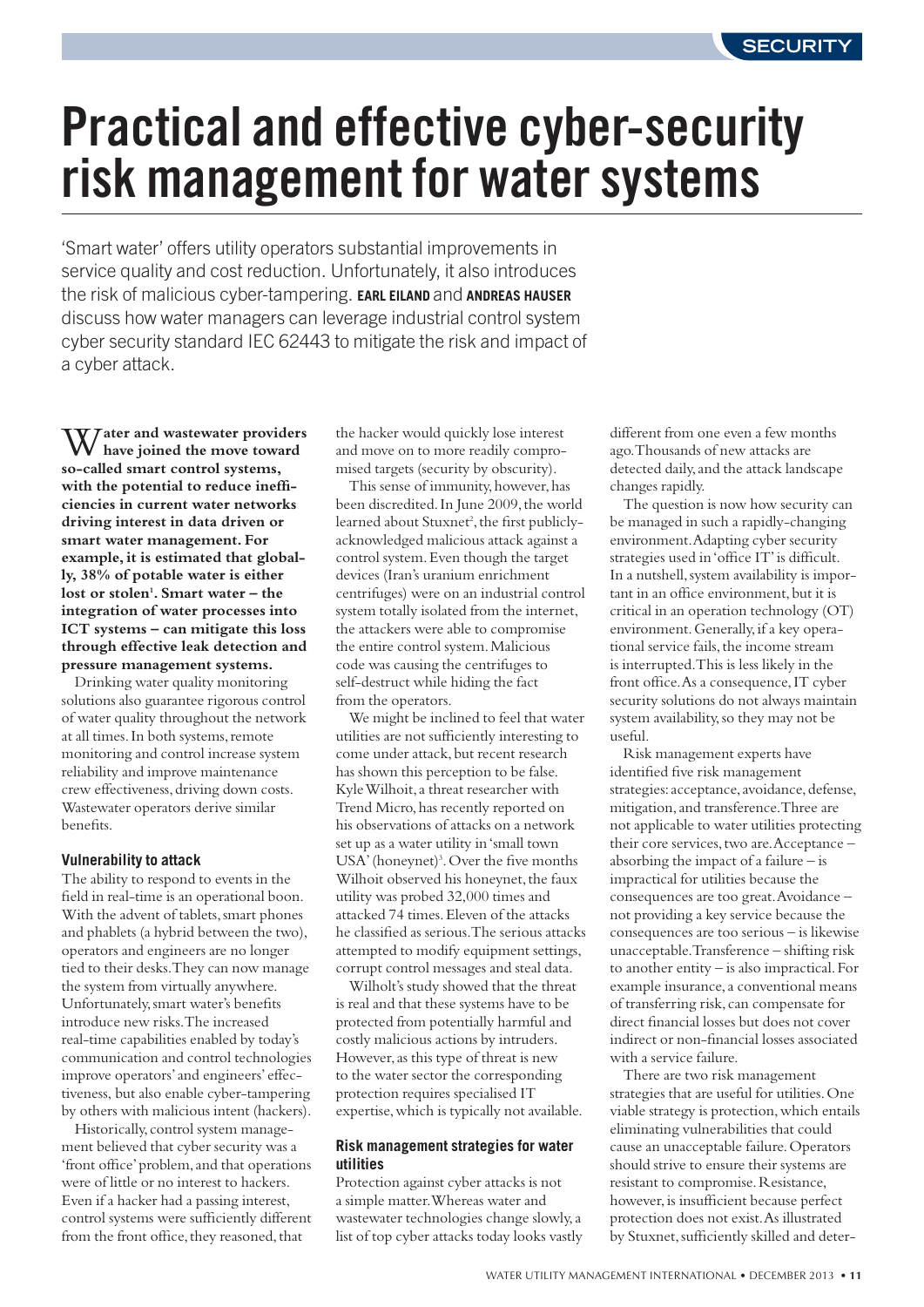

**The move towards smart water systems has opened up the possibilities of virtual attacks on utility assets. Credit: pressmaster / Shutterstock.com.**

mined attackers will eventually compromise their target system.

When a system is compromised, the risk must be mitigated.There are two mitigation approaches utilities can use: resilience and restorability.Resilient systems exhibit graceful degradation; as the system capabilities decline, critical services are maintained and non-essential services dropped. In the worst case, an attack may actually cause a critical failure, interrupting service.The last line of defense is restorability:the ability to rapidly restore service after a failure.

Water systems must therefore exhibit resistance, resilience and restorability (the 3Rs).While these are system characteristics, failures are not systemic – they are triggered at the component level, so components must also exhibit 3R characteristics. Component design and maintenance is the responsibility of the vendor, so operators must rely upon them to support their product's cyber security quality over its useful life.The legal term'ready,willing and able' applies to a vendor with this capability.Ready, willing and able vendors will provide and maintain components with a 3R mix appropriate for their customers.

Before deployment, operators have the opportunity to test components, or can require independent component testing and certification.After deployment, operators must rely on their vendors to rapidly release quality patches for newly discovered vulnerabilities. However, the common certification model, product

testing and certification, does not meet the need, adding delay and expense to the vendor's release.When it comes to cyber security, delay increases the operator's risk of being compromised, so the conventional means of assuring quality does not fit the cyber security environment.

#### **ISA99/IEC 62443: a standard tailored for water utility cyber security**

Recognising the problem, a group of industrial control system experts have created a standard suite: ISA99/IEC 62443 Industrial Automation and Control System Security.This standard addresses the operator's need to have vendors that are ready,willing and able to deliver and maintain appropriately cyber secure components (working from use cases and considering the threat landscape, the stakeholder identifies their end user's cyber security needs and incorporates a mix of 3R capabilities suitable to address that need). It also includes provisions to enable and certify operators that are ready, willing and able to deploy and maintain cyber secure water systems.

The Idaho National Lab published a comparison of three industrial control standards in 2004.Although all of the standards compared recognise the need to use best development practices, the document shows that only IEC 62443 delves into how this can be accomplished<sup>4</sup>. Although the report is somewhat dated, IEC 62443 remains the most mature standard with regard to development process.

IEC 62443's innovation is based on the understanding that a water utility stakeholder's (operator, integrator or manufacturer) being ready,willing and able is not tied to the component or system, but is a process characteristic. IEC 62443 therefore audits stakeholder processes.Because new exploits are constantly being discovered, stakeholder processes must not only be capable of a rapid response but must also incorporate a means for continuous improvement, for adapting their processes to block new exploits in future releases. Continuous improvement ensures that best practices are in use.

Thus, an IEC 62443 certified water utility stakeholder will have demonstrated that they release security patches in a timely manner (or, if an operator, that they properly manage patches) and also that their processes apply best practices. Best practices are used when stakeholders are certified and since continuous improvement is incorporated into their processes, best practices will continue to be used. Additionally, the stakeholder's corresponding products must have satisfied use-case-based cyber security requirements when certified, so the stakeholder's continued use of best practices will ensure that the current release does as well.

Unlike product-based certifications, IEC 62443 is economically viable. Instead of needing to have every product build certified, an IEC 62443-certified stakeholder has their processes and product changes reviewed annually to ensure they are indeed providing rapid response and applying continuous improvement, and rarely needs to have their product extensively tested or process extensively audited and re-certified, though major product or process changes may require a more extensive assessment.

Economic practicality, however, is not sufficient:water utility stakeholders must benefit as well. IEC 62443 certification means fewer cyber incidents, and a stakeholder experiencing fewer incidents does receive benefits,including:

- Fewer interruptions to the stakeholder's income stream.This directly impacts water utility operators, who may experience a service failure.Vendors may be indirectly affected if they or their product gains a poor reputation
- Reduced security information and event management (SIEM) expenses. Vendors must rapidly provide their customers with security solutions (patches and work-arounds).This can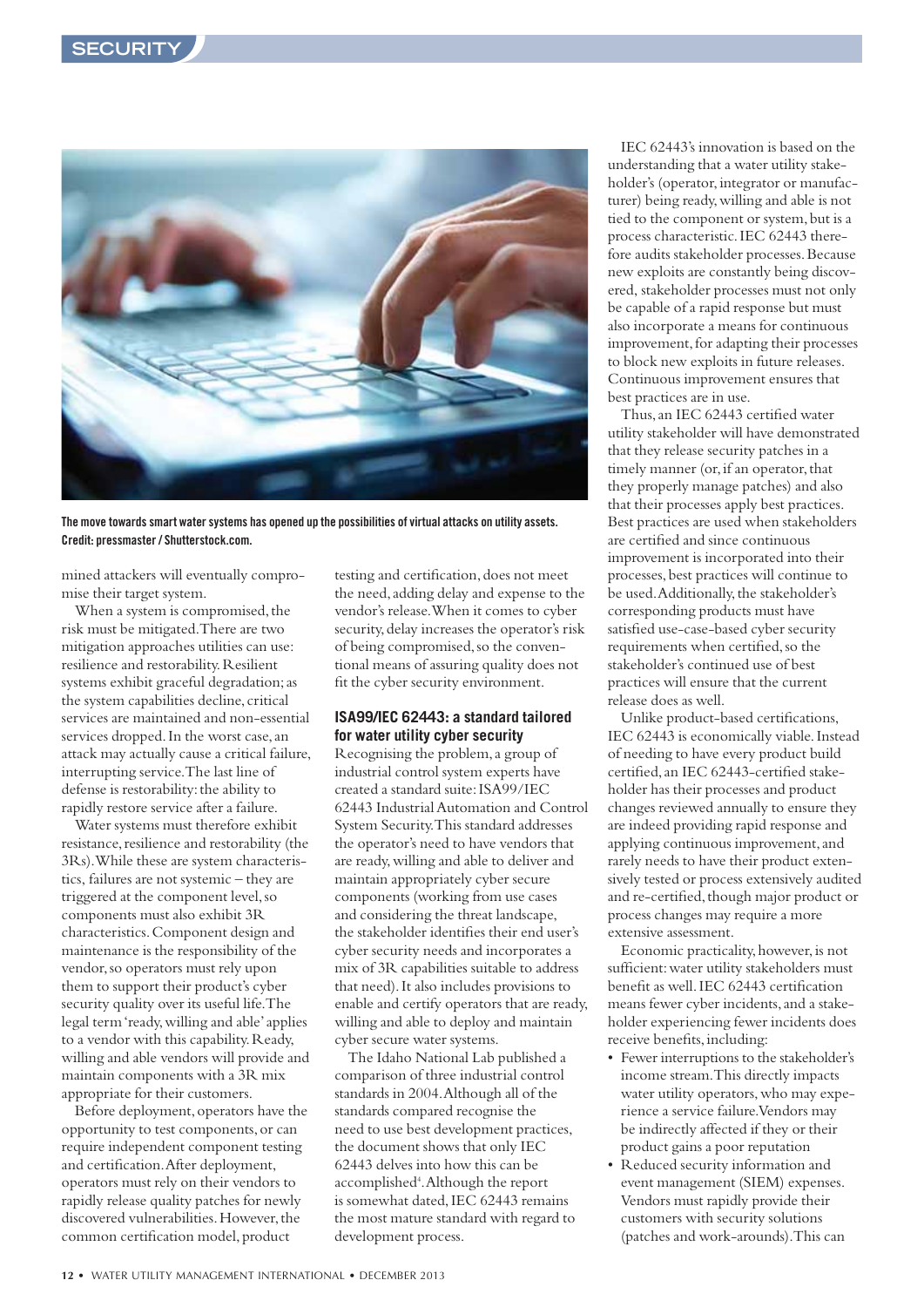be a major support expense that drastically reduces a product's profitability.

• Insurers perceive less risk, so they will offer more favourable terms to IEC 62443-certified stakeholders.

#### **Proof of concept**

IEC 62443 is a new standard, so there is no convincing body of industrial control system evidence to support the claimed benefits. However, there is supporting evidence from other markets.One historical example, from about 150 years ago, is steam power.This was a new and largely unknown technology, and operators began experiencing issues with steam boilers exploding. Insurers at the time started challenging business owners about their boiler operations, asking whether best practices were being used. Threatened with claims being denied, European business owners formed inspection and standardisation companies to perform plant inspections and certify compliance with standards.As a consequence, certified operators experienced a 95% drop in boiler incidents.

However, there are substantial differences between steam power and today's industrial control system technologies. Steam power is limited by physical laws, and changes come slowly. In cyber security, cyber attacks are only limited by the attacker's creativity, and the threat landscape from even a few years ago bears little resemblance to that of today. Another strong indication that the IEC62443 concept will work is from the domain of software development.

In the early days of the internet, cyber attacks were a minor problem.However, with the internet's increasing importance, such attacks have become a serious problem.As a consequence,Microsoft found it was incurring substantial expenses releasing security patches for its prod-



#### **TÜV SÜD: your partner for robust cyber security**

TÜV SÜD has a certification programme for water system operators, system integrators and component manufacturers. The service portfolio includes training, analysis, testing and certification, so through TÜV SÜD and our partners, water utility operators and their vendors can strengthen their cyber security. This will yield tangible improvements to operation and bottom line.

uct portfolio. In response,it created theTrustworthy Computing Security Development Lifecycle<sup>5</sup>. The results were encouraging:Microsoft reported that after implementing its new process, the number of security patches released for three of its major product lines dropped by about two-thirds.

In the age of steam power, testing and certification dramatically reduced operator risk.Microsoft demonstrated that an appropriately structured software development lifecycle could reduce software vulnerabilities. IEC 62443 integrated Microsoft'sTrustworthy Computing Security Development Lifecycle by incorporating its concepts into the standard, tailored to the industrial control system environment. In so doing, IEC 62443 provides to water and wastewater utility stakeholders the benefits of a standard written around a concept demonstrated to successfully reduce the risk of cyber attack.

#### **Reaping the benefits**

For water utility managers, there are two ways to benefit from IEC 62443 certification.The easiest way is to state that IEC 62443 certified vendors will be given preference when creating RFPs – since the standard is still new, requiring IEC 62443 certification might be too limiting.To the extent that system vendors are certified, the risk of receiving substandard support (not based on best practices) is minimised.

More value comes from being certified



as an operator.Not only are the benefits mentioned previously gained, certified operators achieve additional risk mitigation. For instance,if a system failure is caused by a cyber attack, the operator's reputation may be considerably affected. However, if the system is IEC 62443 certified,it is on record that the operator's processes incorporate appropriate response times,incorporate continuous improvement, embed 3R-based strategies and that the operator has implemented an appropriate control architecture.

A certified operator is employing best practices.An IEC 62443 certifier attests that the certificate holder is executing due cyber security diligence, so being certified diffuses the impact of criticism of poor operation. IEC 62443 reduces indirect risk, an impact that, as pointed out earlier, cannot be addressed with insurance ●

#### **References**

<sup>1</sup> Berst, *J* (2013), Making the business case for smart *water.Available:*

*www.smartgridnews.com/artman/publish/Technologies\_ Smart\_Water/Making-the-business-case-for-smart-water-6066.html.*

*<sup>2</sup> Schneider,B (2010),The story behind the Stuxnet virus.Available: www.forbes.com/2010/10/06/irannuclear-computer-technology-security-stuxnet-worm.html.*

*<sup>3</sup> Lemos,R (2013),Water-utility honeynet illuminates real-world SCADA threats, Security Dark Reading.*

*<sup>4</sup> INL,(2005),A comparison of cross-sector cyber security standards, Idaho National Laboratory, US Department of Energy,Office of Electricity Delivery and Energy Reliability,*

*www.inl.gov/scada/publications/d/a\_comparison\_of\_ cross-sector\_cyber\_security\_standards.pdf.*

*<sup>5</sup> Lipner, S and Howard,M (2005),The trustworthy computing security development lifecycle,Microsoft Corporation.*

#### **About the authors:**

Earl Eiland is a Senior Project Engineer, Industrial Control System Cyber Security, at TÜV SÜD America.

Dr Andreas Hauser is Director of Water Services at TÜV SÜD Water Services.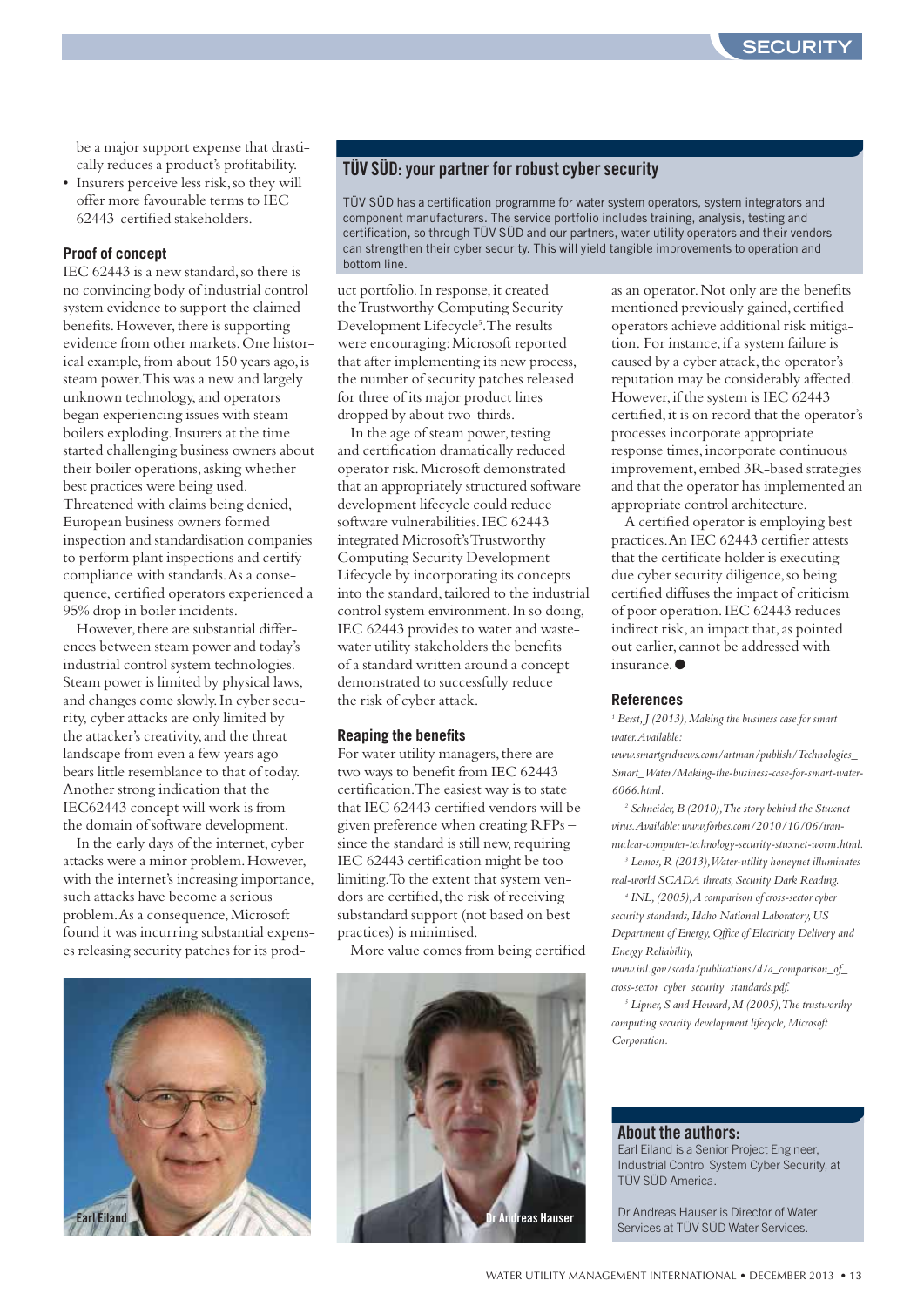## **Central monitoring of watersupply and sewerage networks: an EYDAP case study**

**GEORGE SACHINIS**, the Head of the Operations Centre at the Athens Water Supply and Sewerage Company (EYDAP), explains the operational framework necessary to create centralised monitoring of network operations in a large water utility.

E**YDAP is the largest company in the water and wastewater market in Greece, and one of the largest in Europe.Its 9500km water network and 5000m of household connections provide top water quality and continuous pressure of between 3 and 7 atm (at ground level) to 4.3 million consumers or 2,030,000 water meter connections at 700,000 buildings, accounting for 40% of the Greek population.**

The company's 6000km-long sewerage network serves 3.5 million customers or 400,000 connections.Maximising the capacity of the existing infrastructure is the cornerstone of EYDAP's network management.The company invests in responding quickly and efficiently to service and operational incidents as well as pressure management.

EYDAP manages to offer high quality services despite having a very economical pipe replacement programme.The utility offers top water quality at a NRW of

23%,with actual water losses estimated to be about 12%.The annual burst rate is 0.4 per kilometre of network (about eight bursts per day), and the most frequent burst-repair duration is 2.5hrs.

At the core of EYDAP's daily operations is the continuous and careful monitoring of the 3500 unique customer enquiries and complaints per month, the 900 water telemetry stations and the 70 telemetry stations for the wastewater network,as well as field crew activity. Monitoring occurs both centrally through the operations centre and at sector level through local operators. This article presents an overview of the operations centre as a case study for central monitoring of a network.

#### **EYDAP's operations centre** Framework

EYDAP's operations centre began life in December 2011.It is a round-the-clock operation monitoring station staffed by engineers from across the company's



departments.It receives telemetry data from all networks (the aqueduct, and the water and wastewater networks) and water treatment plants,as well as call centre data and service crew input. Its mission is to help sector operators to expedite and improve the efficiency of response to service incidents and changes in network operation (see diagram).

After 3pm in particular, when the sector engineers have left, it is the operations centre that must aid the sector service crews by providing useful insight into incidents.This information has to be derived from quick analysis of various inputs: telemetry, call centre and field crew data,and educated assumptions about the cause of each incident.

For example, information from customer complaints, telemetry data and input from the crews responsible for shutting off the water during a pipeburst may direct a monitoring engineer to the cause of an incident (such as a malfunctioning pressure reducing valve) quickly enough to help the dispatched service crews in resolving not only the burst, but also its cause.

The service crew is dispatched immediately when a complaint is received (see 'reaction to the incident at t=0'in Figure 1).The most frequent repair duration is between two and three hours.Therefore,in order for the operations centre to really help with the repair by providing information that leads to a possible cause,it has to act fast in analysing and correlating inputs (see the  $t=+1$  section in the diagram).

The operations centre acts quickly to maximise the benefits of EYDAP's vast multi-source real-time operation data. Because of this, it is an important player in the digitisation and upgrading of incident monitoring and tracing processes, cross-departmental reporting and network operation statistics.It has an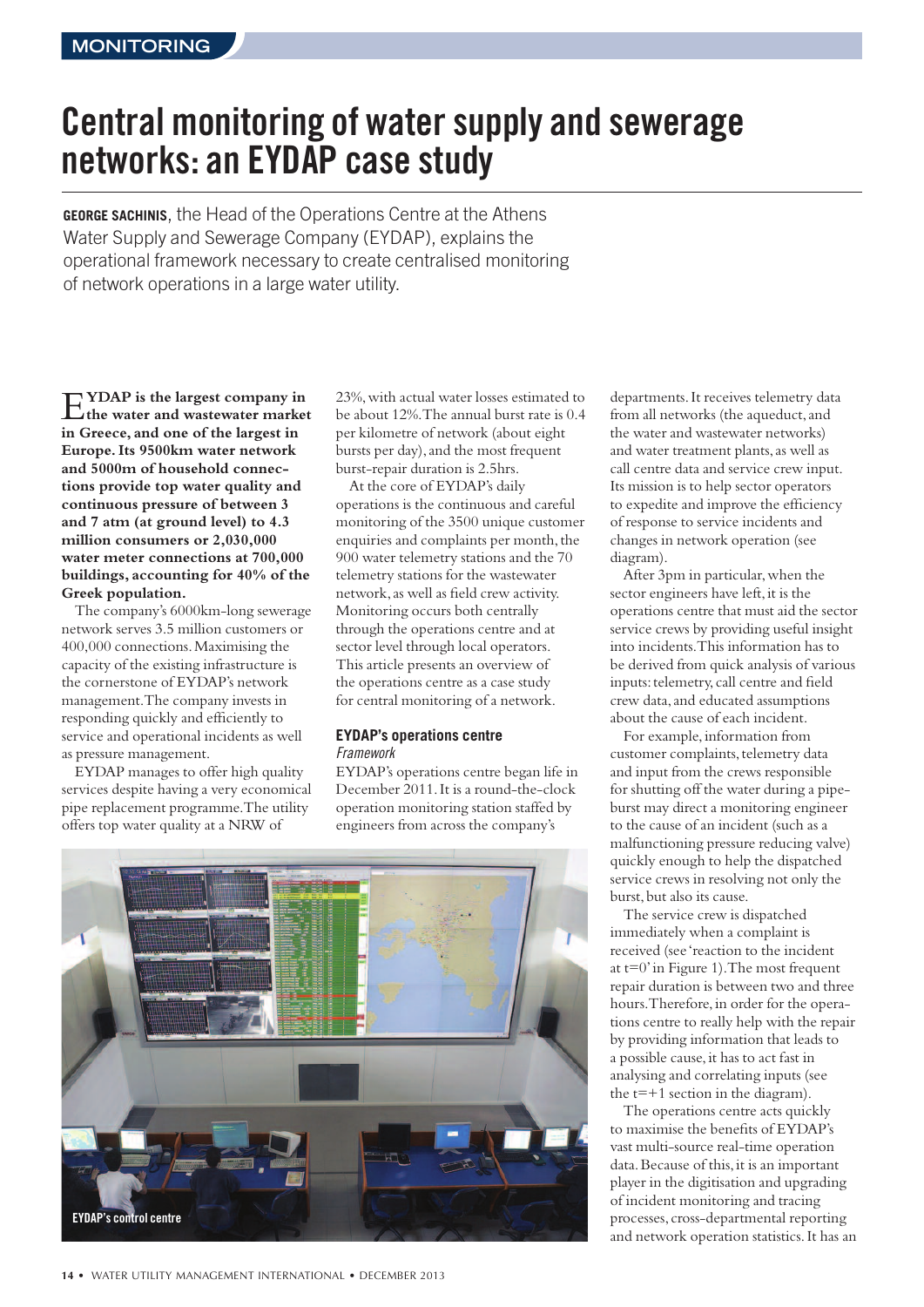R&D office that works closely with EYDAP's IT department in upgrading such processes, usually through incremental changes in the existing systems that are beta-tested through the everyday work of the engineers at the centre.

All real-time correlation, prioritisation and analysis of incidents by the operations centre is stored in a new database designed to contribute to t+2 analysis, such as proactive operational management and crisis control.

To summarise, the diagram shows how the operations centre aims to improve the speed and efficiency of the response to everyday round-the-clock operations and service incidents by qualitative monitoring at  $t=+1$  (shortly after the appearance of an incident) of input from telemetry, crews and customers.By doing this it supports service crews, particularly during the afternoon and night shifts.To achieve this,it so far utilises manual rather than automatic processes, with a pool of 70 engineers from across the company working in rotated 24-hour shifts.Parallel to its main mission, the operations centre also contributes to the following operation management tasks:

- Unifying local monitoring processes
- Upgrading user-friendly digital reporting (such as online real-time main incident reports) and provision of speedy interdepartmental communication
- Real-time mapping of incidents (complaints, telemetry, water shut-offs, bursts and so on)
- Construction of a main incidents database that is'smart'in that it contains correlated inputs
- Enhanced knowledge sharing across the pool of engineers,and better use of the knowledge of local operators and technicians (by properly recording it)
- Real-time operational statistics

The core process of its everyday operation follows these steps:

- Monitor all input from all sources (customers,telemetry,technical crews, local operators)
- Correlate input based on spatial, time and operational characteristics,and consult historical databases
- Flag incidents based on their severity, recurrence and so on
- Support the contact centre, local operators and decision makers with online reports of main incidents and statistics produced by the monitoring engineers



The basis of the operations centre's processes is shown in Figure 2.The monitoring engineer is the top pillar – the centre relies on the company's engineers to provide quick incident analysis.So far,the development of tools for the centre has been in the areas of user-friendly monitoring,mapping, manual correlation and reporting of operational inputs,leaving sophisticated automatic correlation of inputs for a possible next step.To continuously improve the quality of its monitoring engineers,the centre works with the EYDAPAcademy and also maintains an on-line digital library and forum on its monitoring processes.

#### Input

Apart from its daily phone communication with local operators, the operations centre receives digital real-time filtered input from customers, telemetry and the technical crews in the field.It also has direct access to the complete databases for these sources.The combination of filtered input and historical data is critical in providing educated monitoring and decision support.

EYDAP's contact centre is part of the operations centre.In addition to customer communication, the department is in charge of filtering complaints, digitally providing the centre with a 'main incidents'online report,which is connected to GIS (Geographical Information System) and contains:

- Widespread incidents:simultaneous identical complaints in a specific area • Frequent incidents: frequent identical
- complaints by one customer
- Special cases: complaints that are

indicators of a critical malfunction in operation,or urgent complaints that have delayed or problematic repair profiles

In addition to filtered outputs, the operations centre has access to the full domain of customer complaints.

The contact centre flags field crew reports connected to customer complaints on problem repairs as'crew reports with alleged mistakes'for monitoring by the operations centre.For the water supply,all water shut-offs are directly logged and mapped on GIS for use by customer care and the operations centre. Changes in the operation of pumps are alerted through SCADA. Fleet control is undertaken using GPRS technology in sewerage service vehicles and by using SCADA sensors at the facilities. In addition, the operations centre has online access to the full domain of field crew reports correlated to customer complaints.

The operations centre also receives alarms from telemetry.The alarm thresholds are revised according to operational scenarios.The alarms for the water supply network relate to tank water level, pressure, flow, overflow, temperature, pH, chlorine, mode of operation, operating frequency, instrument failure, communication breakdown and power failure.

Aqueduct alarms relate to water level, flow and pressure data at the main canal and at the pump stations.The alarms for the wastewater network all relate to pump station control and overflow monitoring.For the telemetered properties mentioned above, we have to include mode of operation alarms.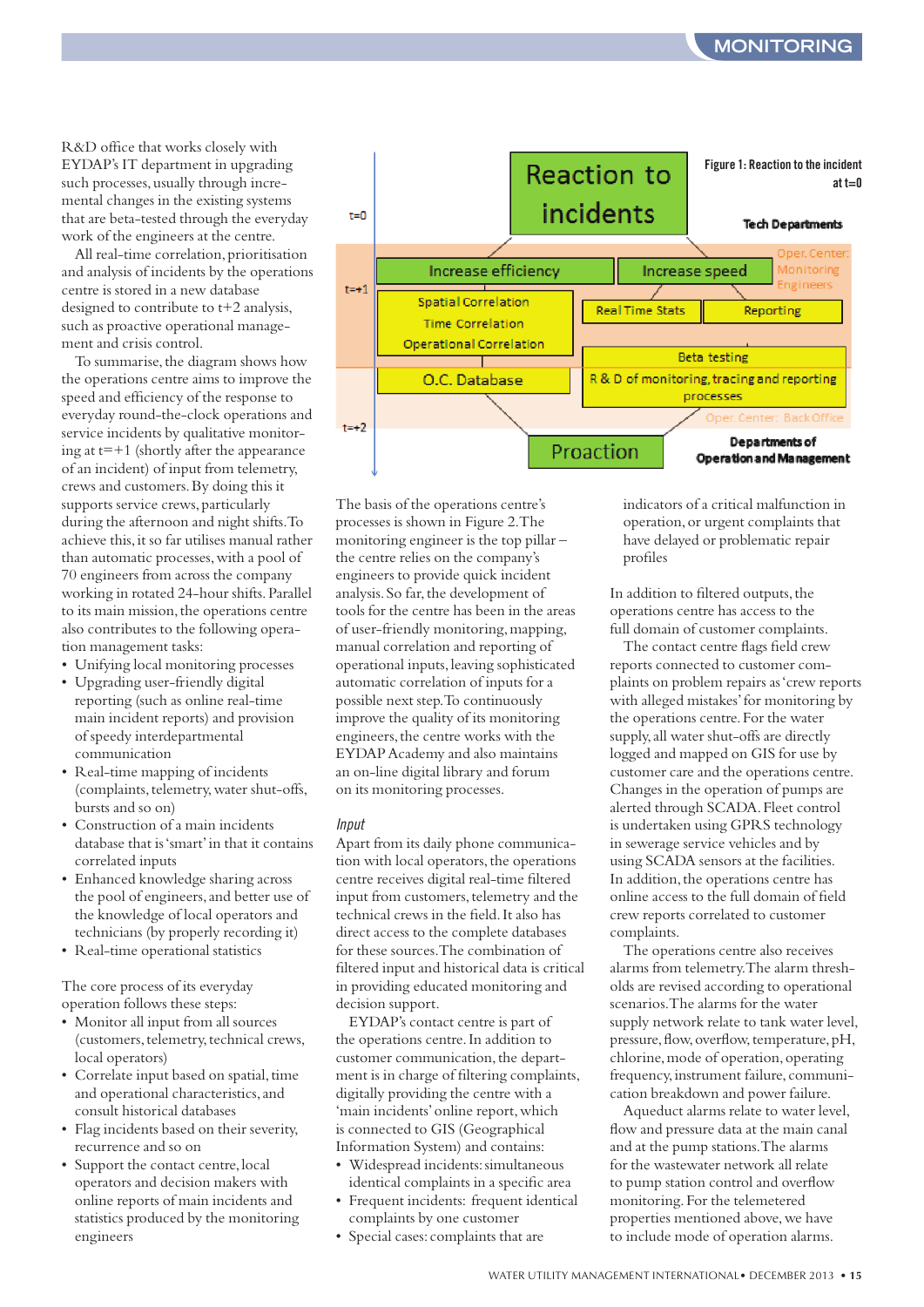

#### **Figure 2: Operations centre's processes**

The alarms at the four water treatment plants relate to water and air flow,quality and chemical measurements across the whole plant and monitoring of the plants' equipment and security.The alarms for the three wastewater treatment plants cover similar areas.

Only few of the many meters at the water and wastewater plants are useful for the operations centre,while all of the meters for the aqueduct and the water and wastewater networks are continuously monitored.The operations centre deals with the three or four stages of overflow alarms in the wastewater system (pump overflow,pre-alert of overflow to surface, alert to overflow and overflow) and the high priority alerts (pre-alert and alert) in the aqueduct and water supply.

#### **Correlating input**

In daily operation, the role of the engineers at the operations centre is to analyse input and report correlations that instantly improve operation and service, especially in the water supply and wastewater networks (see example in Figure 3). In water supply, the operational alarms may be correlated with:

- Other alarms
- Call centre input
- Crew reports
- Water shut-offs
- Network condition (broken valves, aged pipes, known design faults and so on)

#### **Call centre input in network operation monitoring**

Correlating customer complaint data with telemetry, service crew input and historical data is a process linked to daily operations monitoring as described below.

#### **Filtering of network related complaints**

Only 30-40% of the incoming calls to EYDAP's technical service line involve unique incidents relevant to EYDAP's operation and service.Filtering these incidents during each customer communication is made possible by providing the contact centre's front line staff with selected real-time operational information and maps.

For example, real-time mapping of all shut-offs,including progress reports, allows for immediate accurate grouping of water shortage or low pressure complaints that should be linked to the repair.Complaints outside and close to the borders of the water shut-off area are important incidents that require immediate attention as they might reveal otherwise unknown network discontinuities.

#### **Flagging complaints according to their usefulness in operation monitoring** The call centre directly filters out those

complaints that are useful for the moni-



**Figure 3: Example of real-time mapping of heterogenousinput to be correlated bythe operations centre**

toring of operation,including frequent and widespread complaints or complaints with other special attributes.

#### **Correlation of complaints, telemetry and field reports**

The operations centre's monitoring engineers correlate complaints with telemetry and field reports on a roundthe-clock basis in order to:

- Quickly detect the source of incidents, expedite repair and minimise further service problems
- Detect inherent network infrastructure and operation problems and make proposals for remediation or optimisation
- Monitor operational changes and pressure management
- Provide up to date information on service incidents to the contact centre
- Detect safety hazards, security breach, theft and vandalism

Recent real-time geo-correlation of complaints with water shut-offs has resulted in rapid improvements both in the quality of customer service and a reduction in needless dispatching of service crews,which is a major problem in a large city likeAthens.

#### **Conclusion**

Maximising the capacity of the existing infrastructure is the cornerstone of EYDAP's network operation.The company invests in monitoring and pressure management, and is economical in its pipe-replacement programme.

The operations centre helps sector operators to achieve fast and efficient operation and service incident response, especially after 3pm.It centralises, standardises and expedites monitoring and real-time operational data correlating processes,and also maximises the real-time use of customer complaint data, correlating it with telemetry and field crew input to provide sophisticated support for both network operation and the call centre.●

**This paper was presented at the IWA Regional Utility Management Conference: Improving Performance in Emerging Economies, held 13-15 May 2013 in Tirana, Albania.**

**About the author:** George Sachinis is Head of the Operations Centre at EYDAP.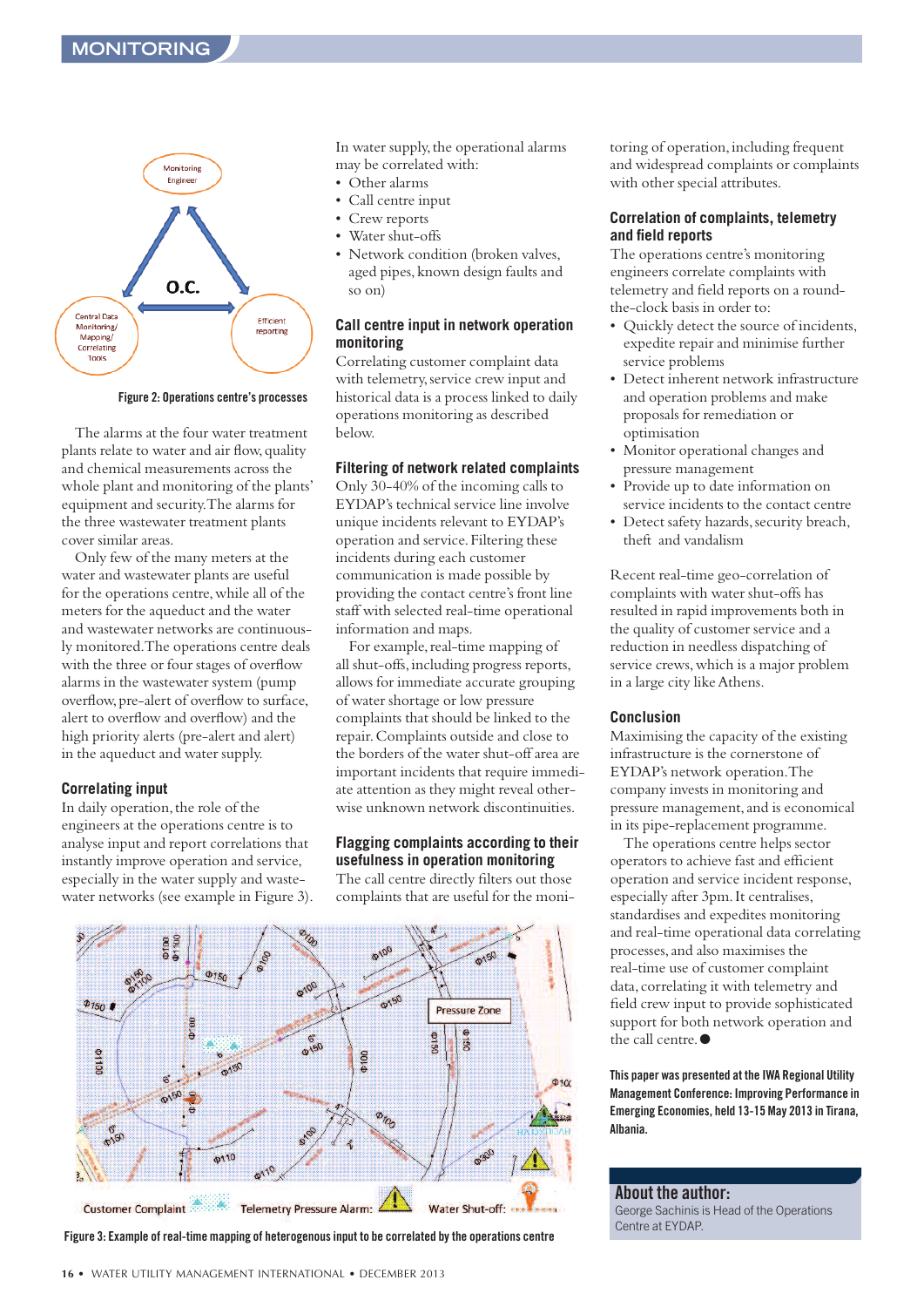## **Increasing market-based external finance for investment in municipal infrastructure**

Required investment in the water sector in South Eastern Europe may be double the amount of financing currently available. **GIEL VERBEECK** argues that policymakers and operators have a duty to explore complementary sources of financing, including marketbased repayable external financing.

M**ost countries in South Eastern Europe (SEE) consider increased access to potable water, sanitation and solid waste services to be government priorities. The Organisation for Economic Co-operation and Development (OECD) (2012, p59) estimates that the investments required to meet the Millennium Development Goals (MDGs) in Eastern Europe and Caucasus Central Asia (EECCA) total** €**7 billion (\$9.5 billion) annually; roughly half the amount of financing that is available for the sector each year.The investments needed for SEE to upgrade the water sector to EU standards are therefore going to be in the order of billions of Euros each year, well beyond what can be accumulated from the '3Ts': tariffs, transfers and taxes.**

In a broader context the challenge is not only financial but also operational and institutional, encompassing how to acquire the necessary capital, how to carry out capital expenditure in a competent and cost-efficient way, and how to develop institutions, regulations and mechanisms that ensure sustainability.

The water utilities do not have sufficient cash flow to finance the required investment in network and treatment capacity themselves. Often, they lack not



**Figure 1: Illustration of various forms of financing from OECD (2009)**

only the cash flow, but also the expertise to manage complex investment projects. Experience with non-budgetary sources of finance is limited.National ministries may have the expertise or the skills to procure the works, but lack the funds for the required investment.

International financial institutions and donors have both expertise and funds, but the investment needs exceed their budgets and scope (OECD,2009). It is not in their mission to work as a normal bank.Major donors such as the EU are ill-equipped to act as financiers.A donor is neither an owner, nor a bank, it is a budgetary organisation with different interests than financial institutions.As a result, the financial viability of chosen projects is sometimes questionable. Money is spent in accordance with bureaucratic rules, rather than on the basis of the rules of the market. If these bureaucratic rules fail to ensure financial viability, problems arise.

Private sector participation (PSP) is often mentioned as a means of attracting finance, but unlike many countries in Asia (such as India,The Philippines and China) the appetite of private operators to invest in municipal infrastructure in SEE has been limited. It has declined in the past ten years due to negative experiences and an aversion to risk associated with the financial and economic crisis.As a consequence the water sector suffers from chronic underfunding, sustaining poverty, poor health and gender inequality.

In theory, the water sector should be amongst the safest sectors to invest in, based on being a natural monopoly,with recession-proof demand and regulated prices. Investment in the water sector has amongst the highest social and financial cost benefit ratios (OECD,2011).How can this injustice be resolved?What selfreinforcing mechanisms can be developed to change the course of events? Part of

the solution may be increased use of market-based external finance.

#### **Market-based repayable external finance: the facts**

What is market-based repayable finance (MBREF)? Utilities, like other companies, finance operations and investments through a combination of debt and equity. Equity can be generated internally through retained earnings (profit) or externally by issuing new shares through a public or private offering.Debt,in the form of loans and bonds,is by definition issued externally.

External finance can be permanent or repayable, that is, either or not in need of repayment, including a compensation for the use of capital in the form of interest or a dividend. External finance can be public or market-based.Market-based external finance is a subset of repayable finance,in which finance is provided via the market through private actors (OECD,2010).

#### **Forms of MBREF**

MBREF can come in the forms of debt or equity.The dominant form of MBREF is debt, through bank loans in particular.OECD (2010) identifies the main forms,which are described below.

#### **Commercial banks**

Commercial banks regularly finance the working capital needs of utilities. However, they would usually not enter into longer-term financing for a number of reasons: they may be unfamiliar with the water sector, uncertain about the tariff regime, or have doubts about management and a perception that the sector is too corrupt to become involved in.

In some cases commercial banks will not lend to the sector because they feel they cannot compete with the concessionary (soft) loan terms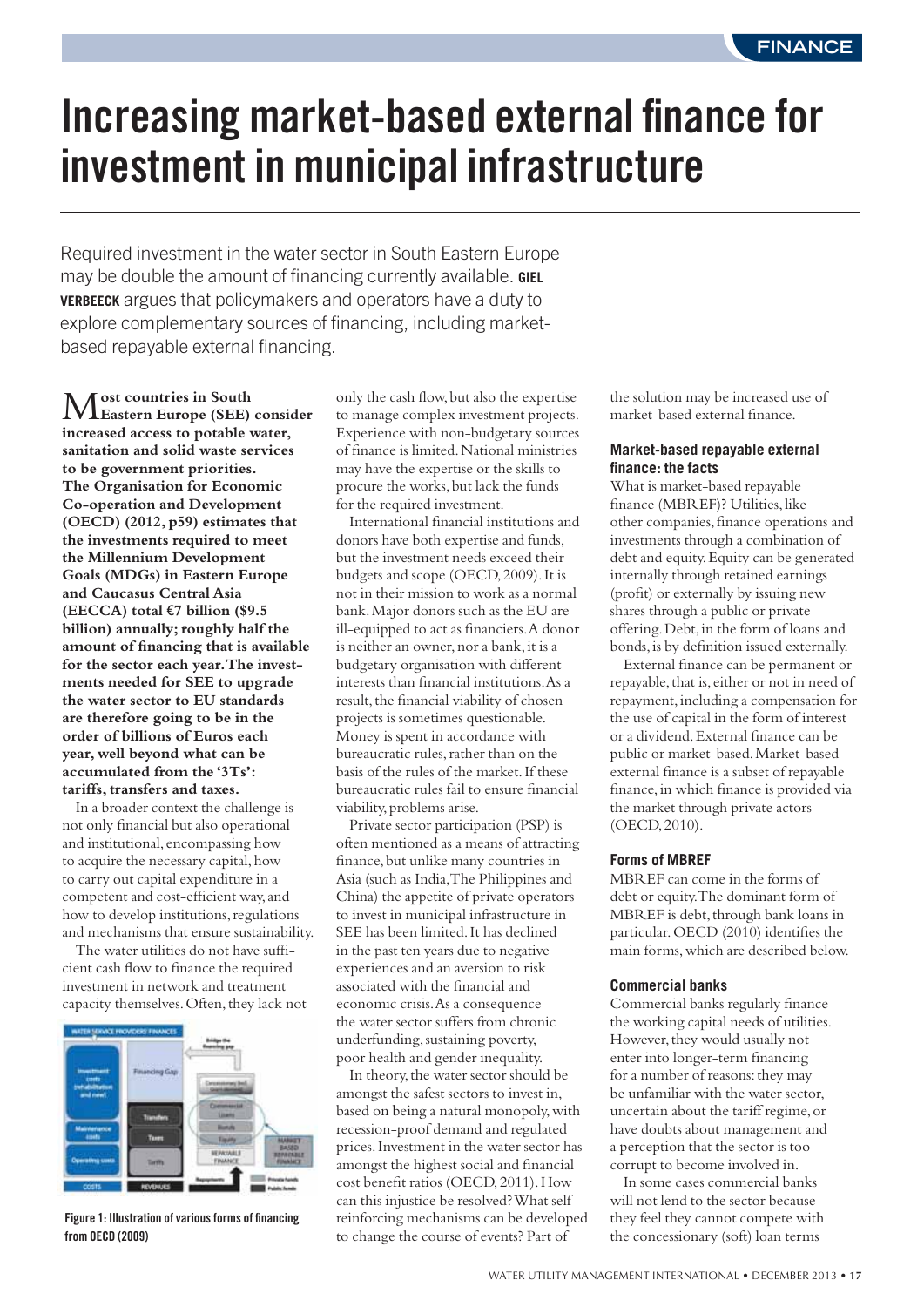| Table 1: Progress of Hational governments in Ineasures Tachitating Moreh |                                       |                          |                                      |                                       |                                       |         |  |
|--------------------------------------------------------------------------|---------------------------------------|--------------------------|--------------------------------------|---------------------------------------|---------------------------------------|---------|--|
| <b>Country</b>                                                           | <b>Regionalization</b><br>carried out | <b>Autonomy provided</b> | <b>FCR and harmonized</b><br>tariffs | <b>Economic</b><br><i>instruments</i> | <b>Benchmarking</b><br>data available | Ranking |  |
| <b>BiH</b>                                                               |                                       |                          |                                      |                                       |                                       |         |  |
| Kosovo                                                                   |                                       |                          |                                      |                                       |                                       |         |  |
| Romania                                                                  |                                       |                          |                                      |                                       |                                       |         |  |
| Serbia                                                                   |                                       |                          |                                      |                                       |                                       |         |  |

#### **Table 1: Progress of national governments in measures facilitating MBREF**

of the IFIs, let alone donors.However, in reality, the supply of such finance is small and accessible only to the larger or better-connected utilities.

#### **Bond finance**

In the USA the water sector has a low risk profile and municipal infrastructure is typically financed through bonds, which can be listed and traded on capital markets.Bond financing is virtually nonexistent in SEE transitional countries.

#### **Project finance**

A project finance scheme consists of a number of equity investors (sponsors) together with a syndicate of banks that typically finance the entity on a nonrecourse basis.This means that the loans are paid exclusively from the project's cash flow. Project finance entities are behind a wide range of public private partnerships (PPPs) from straightforward instances of Build Operate andTransfer (BOT) contracts all the way through to concessions.As mentioned above, however, the appetite for the risks associated with the latter type of contract has decreased over the last ten years.

#### **Listed and privately-held equity**

Lloyd Owen (2006) identifies 94 listed water companies, mainly from the USA, EU and China, and 32 that are privately held.This form of financing is unlikely to play an important role in the near future in SEE.The reasons for this lies in the combination of popular skepticism towards privatization of the water supply and an unconducive regulatory framework (level playing field).

#### **Can MBREF make a difference?**

The limited financial and technical capacities of Official Development Assistance, IFIs and national governments mean that the supply of and access to MBREF must be enhanced.This would be beneficial and not just in terms of financing required capital expenditure.

Market-based finance may avert investment in some'white elephants'. Prestigious projects that do not lead to services for which people are willing to pay for may find it much harder to gain funding through MBREF. Network extensions and quick and cost-efficient improvements in service may receive higher priority.Market forces can provide welcome'competition'to the experts currently responsible for assessing financial viability.

PSP in financing is not as controversial as direct PSP through management, lease contracts and outsourcing.As long as it results in a net flow of funds into the sector, few would object. Nevertheless, Hall and Lobina (2010) claim that MBREF is undesirable and that the MDGs must be realised through tax collections alone.One may question whether anyone without access to clean drinking water would take the same position.Where private sector participation has failed due to political controversy, private sector money in the form of MBREF may succeed.

The incentives that MBREF gives to stakeholders are attractive compared to the traditional channels of infrastructure finance such as governments, IFIs and ODA.So why then do market forces stay on the sideline in SEE?Why is the water sector denied the benefits that market forces provide to other sectors: consumer surplus,innovation, lower prices,increased volumes and quality of service?

The reason is that markets do not automatically generate what is required for markets to function well. Intervention is required and justified in order to improve both supply of and access to MBREF.

#### **Enhancing the supply of MBREF**

Understanding why suppliers of MBREF do not take the water sector sufficiently into account is key to removing obstacles and formulating the required financial innovation.Since MBREF may be supplied by a diverse group of actors it is possible to develop a long list of required actions,which includes increasing

investors'familiarity with the water sector.As insiders dominate the water industry, potential financiers need to be actively invited to conferences, company visits, study tours and other events. If the lack of understanding between engineers and financial experts can be overcome, the perception of risk will improve.

Risk transformation is a key function of financial markets.But the existence of some forms of risk, such as political and exchange rate risk,may prevent market participants from becoming involved. ODA, IFIs and even the private sector can sell Partial Risk Guarantees (PRGs), which mean that remaining risks such as sector and company risk can be successfully transformed in a diversified bank portfolio to a manageable form and amount.

Instead of lending directly to water utilities and municipalities, the IFIs could leverage the amount of financing going to the sector by providing credit lines to commercial banks.These banks would thus become increasingly familiar with the sector, and willing to put in more of their own capital.

Due to the capital intensity of the sector, the required maturities of debt are longer than usual for commercial banks.Domestic pension funds could be encouraged to step in, as long maturities are an advantage to them.Domestic pension funds do not suffer the exchange rate risk either.

Small water and sanitation providers incur relatively high transaction costs for external financiers.One way to overcome this is the creation of grouped financial vehicles such as through a revolving fund, a bond bank or pooled financing for a larger bond issue.

Credit ratings, monitoring and transparency are also key.Obtaining a credit rating is too costly for the vast majority of SEE service providers.ODA and IFIs may support new and cheaper alternatives that put performance information and credit track records into the public domain.

Micro finance is another option. Consumers may borrow funds to finance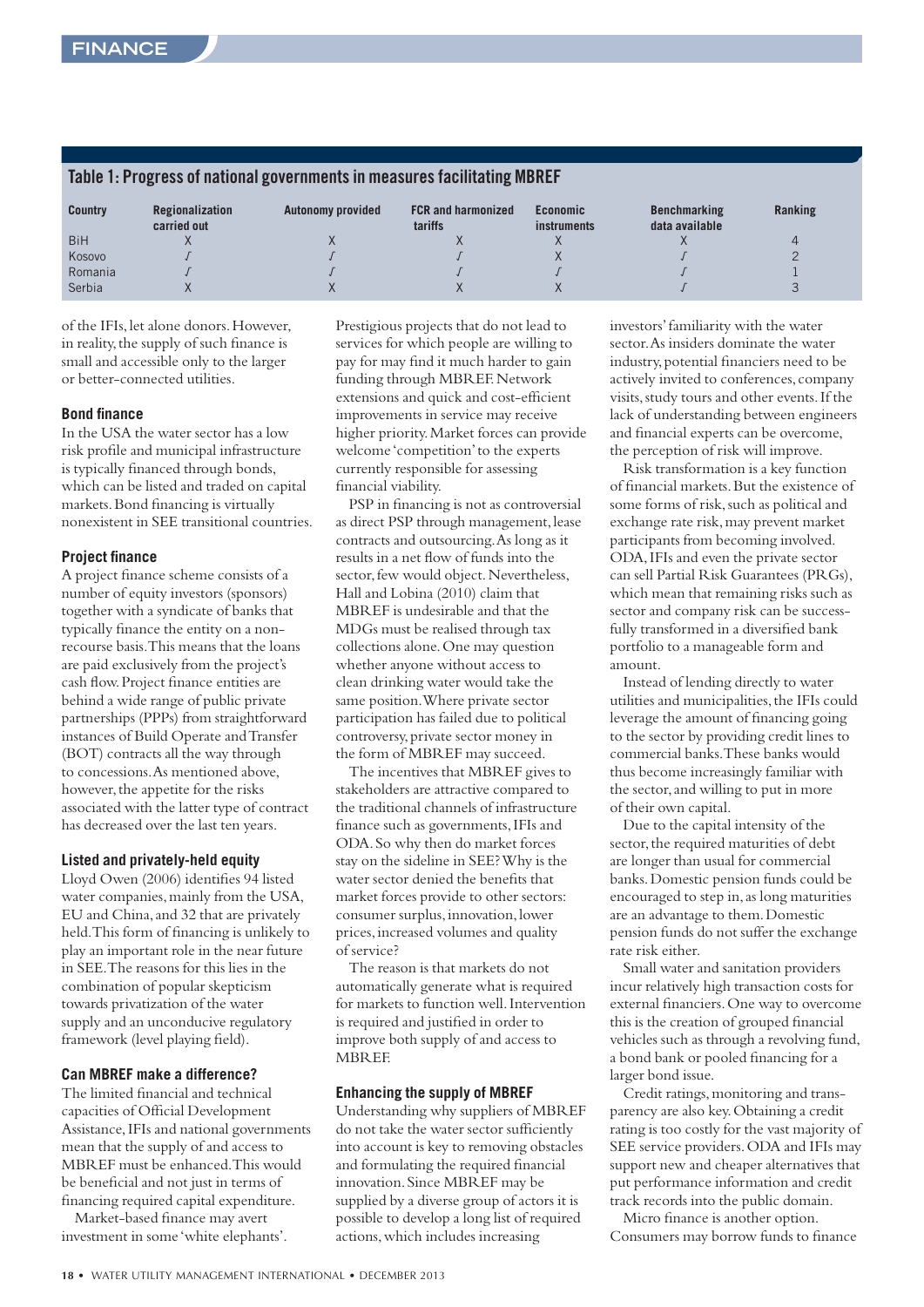connection fees from a micro credit institution.Small water utilities may still be welcome as clients themselves.OECD (2010) discusses a wide variety of financial products, as well as the required innovations.

#### **Enhancing access to MBREF**

The bigger challenge lies in enhancing access to MBREF. In most SEE countries there is much that national and local governments can do.

#### National level

Local utility managers often sigh before over-ambitious consultants, aiming to implement terms of references for financial and operational performance improvement programmes (FOPIPs) that are full of grand goals for cost recovery, regionalisation and performance monitoring.They are right. In the absence of a coherent national policy, local stakeholders can make little progress.The following issues require a national policy, and cannot be developed from the bottom up.

#### **Commitment to time-bound, outputbased targets such as connectivity ratios**

Within the framework of EU accession, Romania committed itself to time schedules for the percentage of its population enjoying a water and sewage connection. The commitment was therefore firmly in the public domain.Such targets pave the way for systematically clearing the obstacles to investment in the water sector. For providers of external finance this provides security.The country is putting its reputation at stake.Without access to MBREF such commitments cannot be made, so governments are forced to actively clear obstacles.The two biggest obstacles are:

Suboptimal economies of scale and scope,which require regionalization Suppressed tariffs,which require measures to force them to reach dynamic full cost recovery as described further below.

#### Regionalisation

Small municipal utilities lack the expertise to oversee larger investment projects. In SEE countries, the focus of capital expenditure is now moving from urban water supply in the larger cities towards the periphery,where capacity is not available.Regionalisation enables pooling of human resources with the required skills,which include those needed for capital expenditure oversight (management, engineering and planning), as well

as customer services and IT.

Typically these small municipal utilities,which serve populations of up to 50,000 people, are combined utilities providing, in addition to water, solid waste services, street cleaning, green market and other services.Although ring-fencing the costs and benefits of each of these services is possible in theory,in practice cross-subsidies are bound to happen and will continue. Amalgamation into regional entities and unbundling of non-water services is necessary to eliminate cross subsidies (a condition for full cost recovery);improve corporate governance; prepare for and oversee the required investment; and develop project management, financial modelling and long-term planning skills. All of these improvements are needed to access MBREF.

#### **Dynamic full cost recovery**

Full cost recovery (FCR) by the utility is a principle that serves several purposes, which include ensuring sustainability of service, allocation of scarce resources, and meeting the polluter pays principle. Affordability, and more often political acceptability, place constraints on charging full cost recovery tariffs. Typically,tariffs will need to at least double to account for the costs of replacement and discounted future investment needs.

Affordability constraints can be addressed by increasing tariffs gradually above FCR in order to fully recover operational and capital costs over an extended period of up to 25 years. However, if tariffs are left to local government the decision horizon does not extend that far.Usually local governments can only decide tariffs on a yearby-year basis.National policy is needed to enforce dynamic FCR, for instance through an independent regulator.

Dynamic FCR is essential for MBREF because current and future customers pay the cost of service provision.Marketbased external finance can only bridge but not close the gap, as illustrated in Figure 1.Without a guarantee that over time these operational and capital costs will be paid for by end users, no commercial investor would step in.

#### **Economic instruments facilitating reinvestment**

Governments can do more to attract MBREF by ensuring that components of the tariff meant to cover capital costs are



**Water infrastructure in SEE requires significant investment**

actually invested rather than used to cover cash operating costs.Depreciation is a widely-accepted part of the tariff formula, but often the utility spends the associated revenues on salaries, rather than on capital replacement.Therefore, a mechanism is needed to prevent that from happening.National authorities must set policies to enforce creation of the chosen instrument,whether this is a depreciation fund, escrow accounts (in the custody of a third party) or an alternative that results in reinvestment or provisioning for it.

Municipalities and utilities can voluntarily agree on the basis of civil law agreements and create such instruments, but in practice there is insufficient trust, willingness and capacity to proceed. National authorities need to provide leadership and legislation.

The Romanian Maintenance, Replacement and Development (MRD) Reserve Fund is a successful example. The water company contributes in cash into this fund the equivalent of its depreciation expenses and retained earnings.The local authorities contribute the dividends received from the utility.

The fund has its own legal entity, and is subject to regulation and reporting obligations. Its statutes stipulate that it can be used only for capital expenditure and larger maintenance projects for the water infrastructure in the service area.Money in the fund that is not used in a particular year simply stays in the fund.The funds made available for capital expenditure are not nearly sufficient to cover the required investments, but will be enough to convince lenders to step in, as the local stakeholders have invested their own money.The principle is exactly the same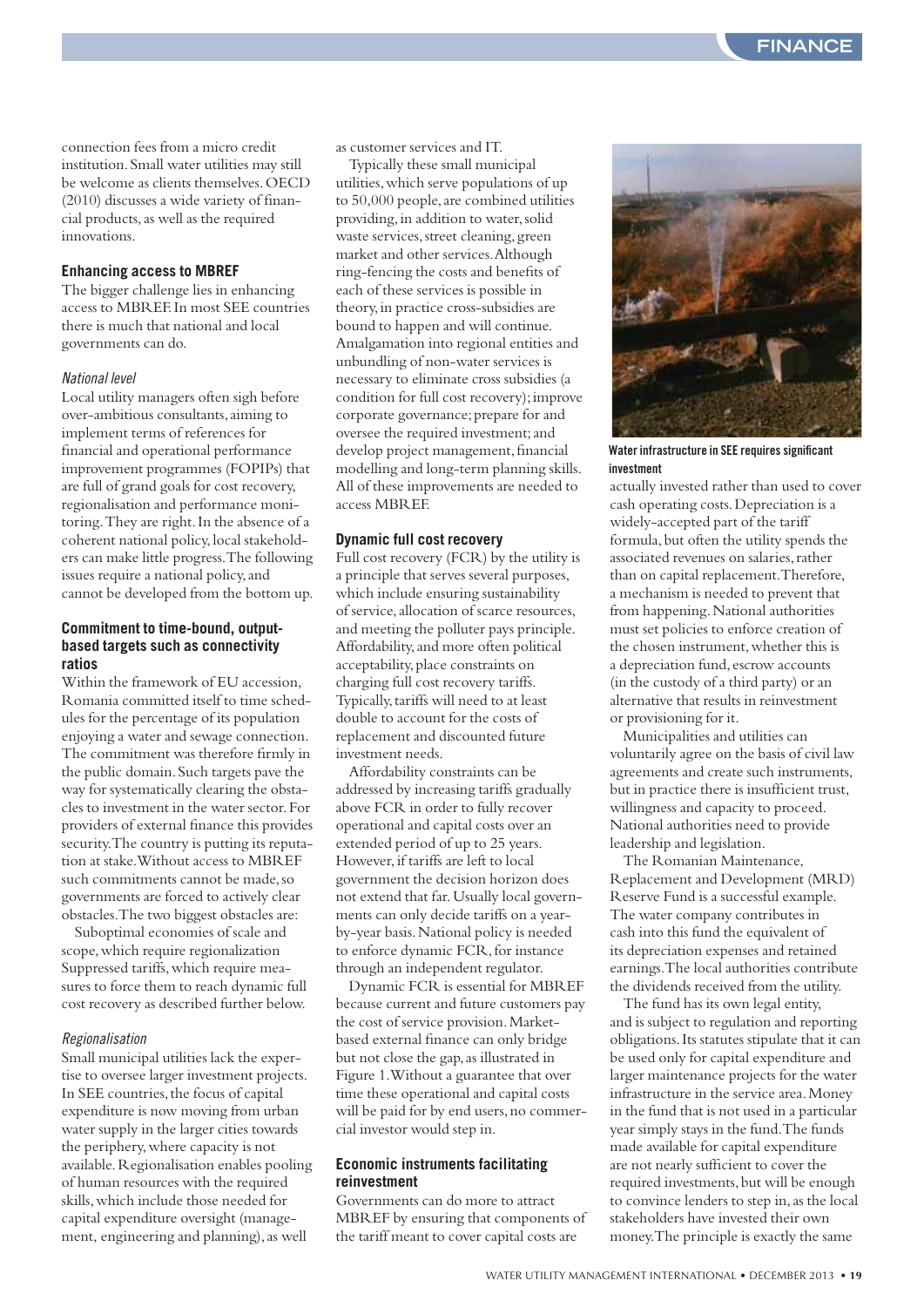as a bank demanding that a borrower put in his own, albeit insufficient, savings into a project, before committing to a loan.

#### **Benchmarking**

Although no panacea, increased national benchmarking activities provide guidance and confidence for those monitoring the performance of a utility.Often policymakers and utility managers protest that benchmarking is a futile exercise.There are indeed challenges in comparing utility performance, but with a concerted effort these can be overcome and have been overcome in many other sectors and technologies.The internet has been very helpful, and has mobilised'the crowd'to monitor performance of numerous service providers. Performance monitoring and benchmarking is getting easier, not harder.

From a lender's perspective it is obvious which country is more attractive to start a water sector lending programme: the one with a national water services benchmarking programme.Not only are the performance data themselves are important, what also counts is the signal that the national government takes an interest in the sector's performance.

Looking at a cross section of SEE countries, based on the author's own experience, governments vary in their progress in facilitating MBREF, as illustrated inTable 1.

#### **Local actions to improve access to MBREF**

#### Local government

Municipalities can be demanding of their water utility managers. It is quite normal for a director to be called into a sudden meeting with the mayor without any prior notice, but in other cases municipalities are too lax.Monthly reports, business plans and other documents from the water utility are accepted without substantial scrutiny and without expecting quality, consistency and substance.

Local governments need to act more like owners, either of utility shares or utility assets – that is, as a lessor or concessioner.Responsible owners expect accountability and autonomy from the managers they put in the job.

Autonomy and accountability for water utility management needs to be increased and formalised to improve performance (Braadbaart et al, 2007). This will also increase the sector's attractiveness to external financiers.Baietti et al (2006) also hint at the importance of

autonomy and accountability for performance.Through generational change, utility managers' perception of the utility as a local government agent that is solely responsible for O&M activities will move towards viewing it as an autonomous, social enterprise with a long-term mission to fulfill.

That process may be accelerated. Autonomy can be increased in a controlled way,together with enhanced accountability for results and the quality of monitoring. If necessary local governments can fall back on old-fashioned command and control structures, but if autonomy is not developed it also hinders access to MBREF. Financial institutions do not take over management unless they are forced to – they know better than local government that they are ill equipped to run a water utility.Therefore, there is only scope for MBREF if utility managers truly act as leaders.No document better reflects the autonomy of management than the annual or multiannual business plan.

#### Business planning

One of the functions of a business plan is to show the focus and viability of the utility,which are key conditions for any commercial investor.Unfortunately,the utility focus is not necessarily external (e.g. on customers,increased access to service, and operational and financial performance).Too often the focus is on internal issues (such as satisfying legal reporting requirements, staffing and power struggles).Sometimes there is no focus at all, as is the case when actual decision-making takes place in the municipality.

The business plan also sheds light on the financial viability of the utility. If the utility is responsible and accountable for its operations, it will prepare a cash flow projection to ensure that its operations are viable.On the other hand,if the utility functions as an arm of local government and is only responsible in name for its financial viability, pro forma financial statements understandably do not matter. If they are generated at all, it is literally pro forma.The business plan will reflect the autonomy, focus and viability of the utility, either directly through its substance or indirectly, through its absence of it.

Business planning has another function:it helps companies to get the focus right, creating ownership of internal targets and communicating them externally. It is therefore important that local governments demand business plans that constantly improve and can eventually be offered to attract MBREF.

#### Annual financial statements

In every country utilities are legally required to deliver annual financial statements, and this rule is enforced in all SEE countries. Increasingly these statements are supposed to be in accordance with the International Financial Reporting Standards.Audits of these statements are also a requirement, but most utilities treat this as a formality. Smaller, cheaper auditors are preferred, which do not make too many difficulties for the management.

To be eligible for MBREF, utilities need to adopt a different approach.An audit by a reputable firm may easily cost €20,000 (\$26,600) rather than only a few thousand Euros.But as well as helping the utility to improve its performance and reporting,it also improves access to external finance. Compared to the annual costs associated with water losses or of overstaffing, a good audit comes at a fair price.

#### Bankable projects

Utility managers usually know what investment projects are needed; sometimes they carry these plans for years.But a manager's vision may not be a bankable project.The utility manager that wants to ensure a plan is carried out should imagine themselves in the position of the banker, just like a salesperson imagines himself in the position of the client. Cash flow and output forecasts, elevator pitches (a very short summary that theoretically should last the length of an elevator ride in the case of a chance meeting), feasibility studies, project summaries and business plans are his tools.A determined marketing effort is needed – this is different to the traditional public finance budget allocation process,which again has its own rules.

#### **Conclusion**

The scale of water sector investment required means policymakers and operators must explore complementary sources of financing,including market based repayable external finance.This paper identifies measures that enhance the quality of supply and access to MBREF.

MBREF can come in a wide variety of forms. For SEE countries,micro financing and water investment credit lines for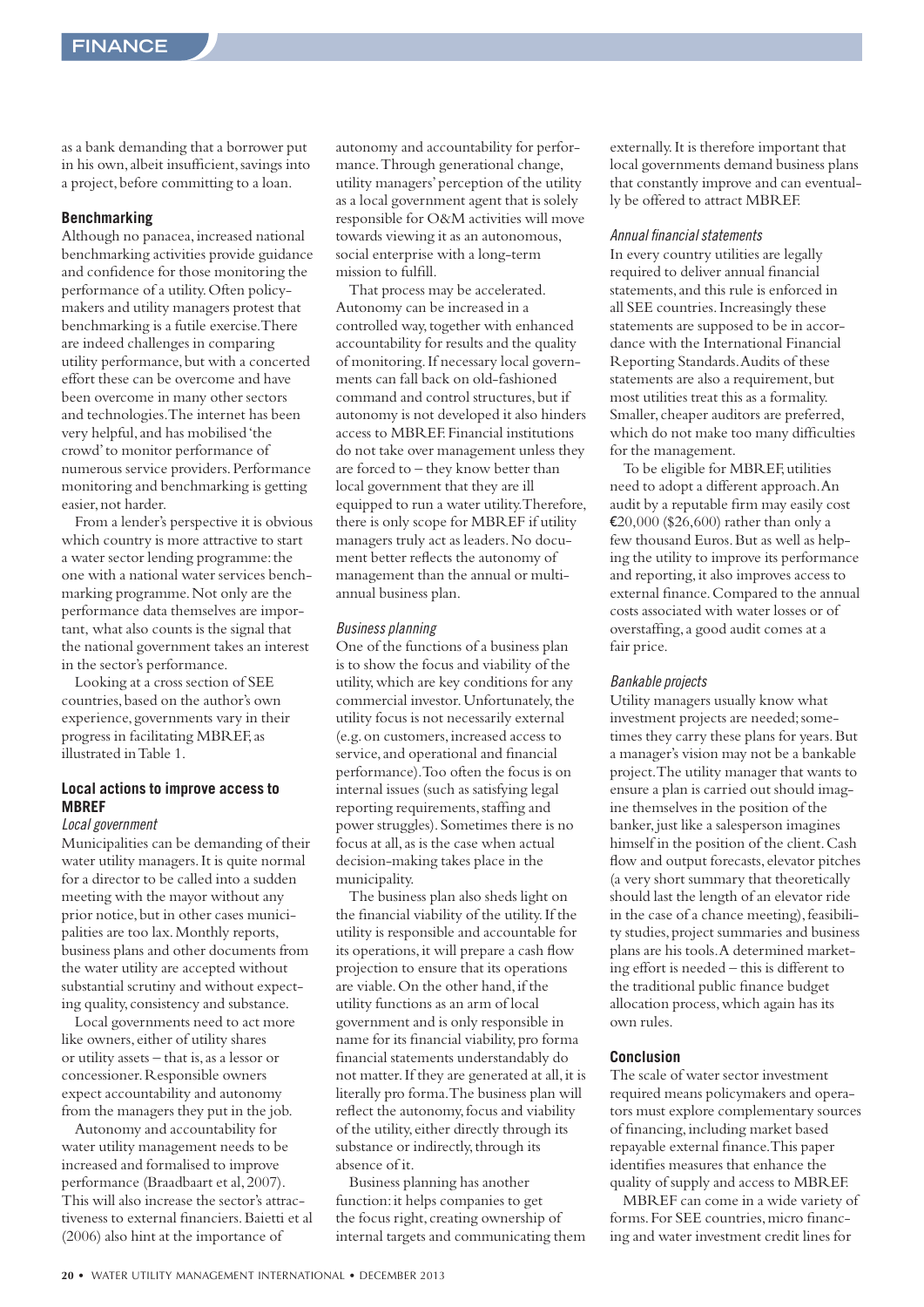commercial banks clearly appear suitable. Policymakers will need to familiarise themselves with and learn from experiences in other regions such as East Asia.

The benefits of measures that increase access to MBREF go well beyond enhanced investment in the water sector, and include improved performance and service delivery.Action is required from utilities and municipalities, and national governments have an important role to play.Where local stakeholders cannot be expected to move forward, national policy and regulation is needed.

For SEE countries there is scope for a decisive move from direct lending for projects towards backing credit lines for municipal infrastructure finance to financial institutions.●

#### **References**

*Baietti,A, Kingdom,W &Van Ginneken,M (2006), Characteristics of well performing public water utilities, Water Supply & Sanitation Working Notes, Note No 9, May 2006.*

*Braadbaart,O, et al (2007),Managerial autonomy: does it matter for the performance of water utilities? Public* Administration and Development, Vol 7 (pp 111–121).

*Hall,D and Lobina,E (2010),The past present and future of finance in water systems, Paper for IRC Conference, Public Services International Research Unit (PSIRU).*

*OECD (2009),Managing water for all: an OECD perspective on pricing and financing,OECD Publishing. OECD (2010), Innovative Financing Mechanisms for theWater Sector,OECD Publishing.*

*OECD (2011),Benefits of investing in water and sanitation: an OECD perspective,OECD studies on water,OECD Publishing.*

*OECD (2012),Meeting the water reform challenge, OECD studies on water,OECD Publishing.Water, OECD Publishing.*

**This paper was presented at the IWA Regional Utility Management Conference: Improving Performance in Emerging Economies, held 13-15 May 2013 in Tirana, Albania.**



**About the author:** Giel Verbeeck is one of the founders of TreeVelop Projects and Processes, Bussum, Netherlands. Email: gverbeeck@treevelop.nl.

## **The value of lost drinking water**

Water utilities are starting to discover that they are sitting on a goldmine: more than a third of the drinkable water in urban areas leaks out of the distribution system, never reaching customers, and therefore is not being billed. **ASAF UNIE** reports on how as utilities embark on water loss reduction projects, an integrative approach adopted by some may be the best lead to follow.

W**hen the average resident in one of the world's rapidly-growing cities turns on the tap for a glass of water, another, hidden tap is opened somewhere underground, leaking precious drinking water into the earth. In most urban environments, according toWorld Bank estimates, more than 30% of the water pumped through the distribution system is lost due to leakage, old infrastructure, illegal connections, the wrong water pressure, bad metering (or**

**Manila engineers repairing pipe line leaks**

#### **none at all) and a variety of other problems.This situation is neither financially sustainable, nor does it bode well for future generations' water supply and the environment.**

Altogether, some 5000M.m3 of potable water is lost each year through urban systems; enough to fill two million Olympic-sized swimming pools annually. Experts explain that the main problem with water losses is twofold: first, drinking water, which is becoming a rare resource in many areas due to population growth

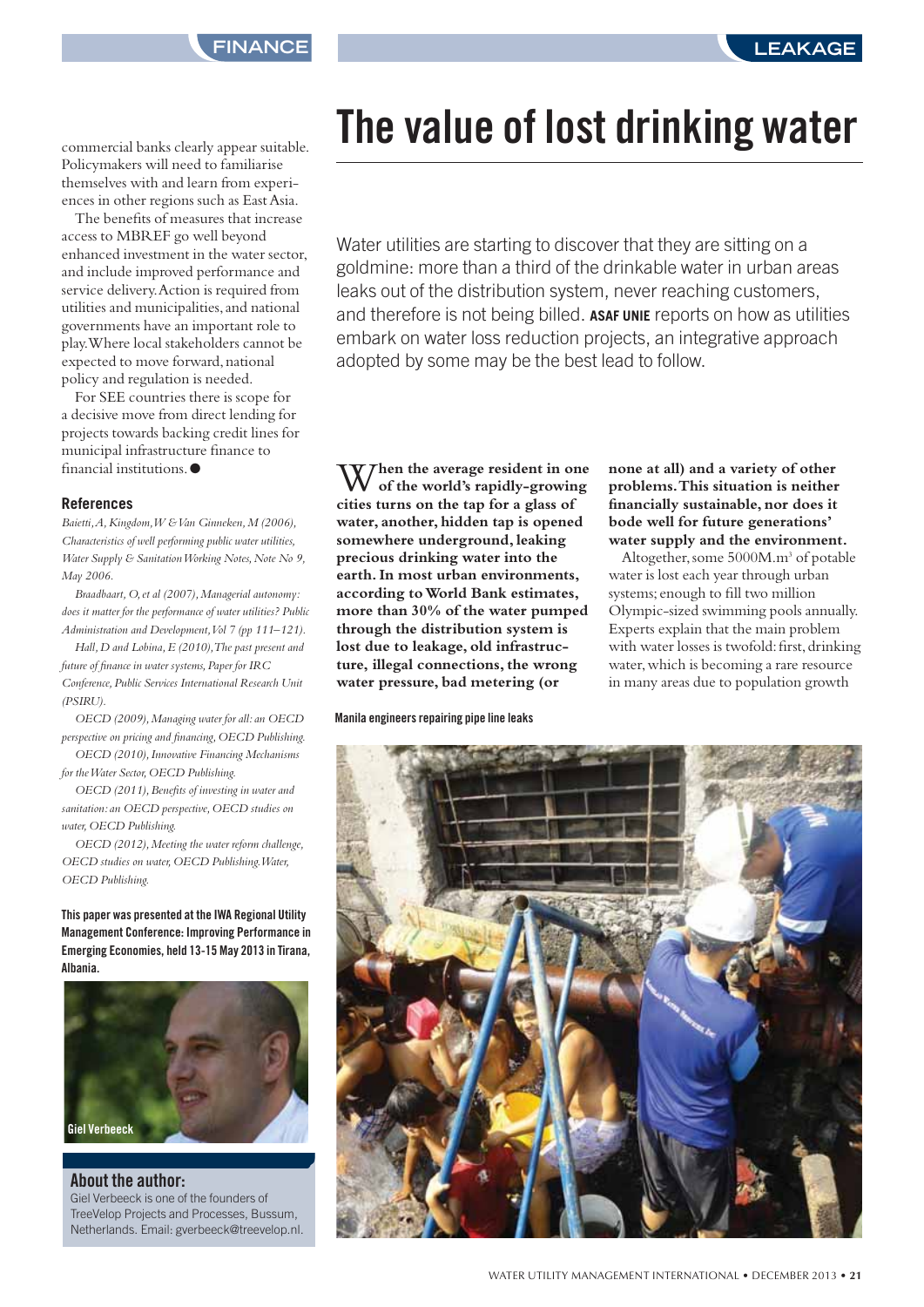

**Manila Project Leader Roland Liemberger teaches a group of engineers some techniques out in the field**

and climate change, is being wasted; second, cash-strapped utilities that need the income for maintenance and development are losing money around the clock. Globally, the value of lost drinking water, which experts call non-revenue water (NRW),is estimated to be around \$18 billion annually.

One might assume all that cash would be sufficient incentive to encourage utilities to reduce NRW, but worldwide experience shows that the process is slow and more difficult than had been thought. Only a few governments or private utilities have so far tackled the problem seriously, though the number is steadily rising. In most countries, utilities belong to the public sector, and day-to-day problems often cloud the need for major infrastructure projects. Moreover, the utilities that do embark on expansive projects on their own often fail because they lack the know-how and experience to do them right.

Realising the problem, experts say,is the first step towards a solution.'Until utility owners are sufficiently aware that they are "sitting on a goldmine", they will continually fail to incentivise or oblige their CEOs to take action,' says Roland Liemberger,who co-authored an influen-

tial World Bank report on the issue, titled 'The challenge of reducing NRW in developing countries'.

Mr Liemberger lives in Manila, one of the few mega-cities in the developing world in which the water utility, in this case a private concessionaire, has realised the financial potential of a NRW reduction project. Like many Asian cities, the capital of the Philippines has experienced a rapid rate of urbanisation and development over the last few decades.The western part of the city is one of the most densely populated places in Asia, with nine million inhabitants and still growing.Sustainable water practices are incredibly important not only to support the increasing demand for clean water but also for the water utility's survival.

'In 2007, before Maynilad [the western Manila water provider] implemented the project, a third of the population was still unserved and supplied only by private water tankers or from boreholes; Maynilad's NRW level was very high, at 67%,' recalls Mr Liemberger. In the five years since the project began, NRW has been nearly cut in half, saving more than 600MLD, providing two million additional people with access to running water and quadrupling the company's

value, to around \$2 billion.

'No utility has ever achieved such a massive water loss reduction in only a few years', says Mr Liemberger,who helped Maynilad to design and implement the project on behalf of Miya, a global water efficiency company that partnered with Maynilad for the ongoing NRW project.

But where Manila succeeded, other cities fail.

#### **The complexity of reducing the NRW**

'There is no right or wrong formula,' says ArjunThapan, chairman ofWaterlinks and former special advisor on infrastructure and water to the Asian Development Bank (ADB) president.'A solution that fits one metropolis does not fit the other, and the right mix needs to be determined by experts.'

Mr Liemberger agrees:'Much of the failure until now is due to underestimating the technical difficulties and complexity of NRW management.NRW is a complex and integrated problem and needs a complex and integrated solution.'

Another key problem is organisational. Both experts believe that one of the necessary steps is to establish a single body – whether public or private – and to entrust it with overall responsibility for solving the problem.'You have to view water as a business,' analyses MrThapan. 'It doesn't matter whether it is managed privately or publicly, so long as the assets are owned publicly.The water issue needs to be corporatised if it's wished to be resolved.'

'Only if you make one party truly accountable for solving the problem you can be sure that you will get your "bang for the buck",' says Liemberger. 'Too often too many cooks spoil the broth, and at the end nobody is accountable and no results are achieved.This leads to frustration and utilities give up and don't make any more effort.'

In fact, some experts already see NRW reduction projects starting with high expectations, but ending up abandoned because of an incorrect approach.'Despite abundant efforts by governments, international finance institutions, donors, water operators and research institutions towards NRW reduction, it is striking that in many cases the performance improvements in NRW tend to reverse with time,' says Jan Janssens, a former programme leader for theWorld Bank'sWater and Rural Development programme.

The problem is not confined to the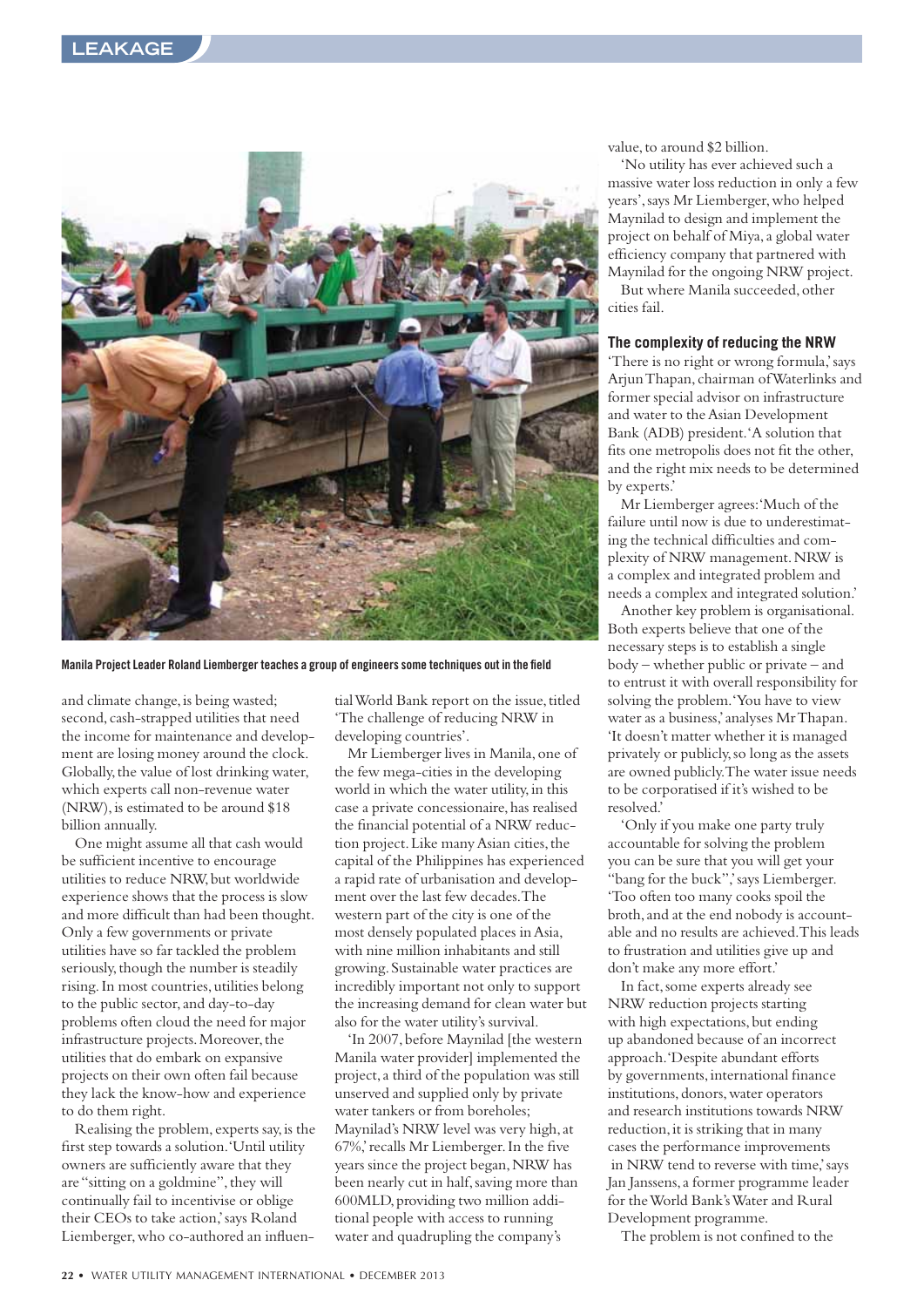developing world. In the US,where an estimated 23M.m3 of fresh water are lost annually,most of the infrastructure is over 100 years old.Replacing all the pipes, as a crude way to eliminate water loss,would require a staggering investment of more than \$400 billion. In the current economic situation, such investment is unrealistic and daunting, so the question of how to reduce water loss using a variety of methods becomes a global consideration.

#### **Holistic is better**

Utilities around the world are learning that a successful long-term NRW reduction programme is hard to implement. Even though problems are commonplace, solving them may require a variety of different measures, usually including some mix of water-pipe replacement, active leak detection,water pressure management, new metering devices and methodology, accompanied by public education programmes.But the exact recipe changes from one city to the next.

The right approach, as Manila and other recent examples show,may lie in choosing an integrative solution that balances the technical, financial and organisational parameters according to need in consultation with international advisors and expertise.'Ultimately,what is required is the development of an array of technical, institutional, economic and managerial capacities,' declared the UN Water Decade programme on capacity development in 2011.More and more governments and utilities have adopted this approach recently instead of single large-scale projects such as overall pipereplacement or building new watertreatment plants,which have proved to be highly inefficient.

One project that illustrates this holistic view began recently in the Bahamas.Because of high NRW levels, the Caribbean state loses around 20 million litres of water each day.The losses alone cost the utility almost \$16 million a year.With the support of the government and the Inter-American Development Bank (IDB), the Bahamas Water & Sewerage Corporation began a ten-year comprehensive NRW reduction programme.

'Several solutions were tried over the years using internal and external resources,' said Glen Laville, the general manager of the corporation.'Nothing made our network more efficient, because every action had its benefits and consequences.We finally determined that only

an integrated, comprehensive approach that encompasses all aspects of network efficiency could solve the problems.'

Along with technical complexities, another key challenge is to understand the public dynamics of water issues. 'NRW reduction projects are usually not so attractive for local governments,' says MrThapan.'They are smaller in nature and more difficult to undertake, because it means going into the network and fixing leaks.Some politicians will always prefer building a brand new treatment plant instead.'Yet it is inefficient if almost 50% of the water produced goes down the drain.

Financially, NRW reduction programmes lead to the highest return on investment in terms of both water and money. Castalia Consultants, a group that deals with infrastructure projects, recently compared the return on investment from NRW projects to water treatment plants. Their conclusion was that a litre of fresh water coming from a new treatment plant,'is 2.5 times more expensive than a litre of fresh water coming from waterloss reduction programmes.'This is yet another example of why improving existing systems and conserving resources is the sustainable solution.

A recent NRW project undertaken by the São Paulo's water utility (SABESP) proved the financial potential of wellmanaged NRW reduction programmes. Aimed at dealing with NRW figures of more than 60% in the suburb town of Itapevi, the project covered the initial investment in only 17 months,increasing the water supply to the entire population and cutting NRW by more than half.

SABESP understood the financial potential of comprehensive NRW reform. Its current level of NRW is 26% and the utility has undertaken an ambitious ten-year programme to reduce NRW even further to 13%. 'We have learned through a number of successful NRW projects that this is the most sustainable and cost-effective way to optimise the existing network. The financial aspect has already proven itself,' said Gesner Oliveira, a former president of SABESP and currently a board member of Miya Brazil.

Mary Ann Dickinson, chair of the IWA Efficient UrbanWater Management Specialist Group, says these kinds of projects have proven their value all over the globe.'Utilities often fail when they cut corners on data collection and rely on their own inaccurate estimates, and when

they don't budget the financial resources to get the job done in managing their leakage. It is all cost-effective management: the positive return on the investment can be easily documented.'

Ms Dickinson also believes NRW management projects send the right message to the public, especially in urban areas that suffer from water scarcity.'Any water utility short on water supply must demonstrate to their consumers that they are, themselves, practising what they are preaching,' she says.'While the average customer has little understanding of the mechanics of water loss management, they certainly understand the inequity of being asked to sacrifice their own water use when water is seen leaking from the network.'

#### **The 'new oil'**

As water is becoming a scarcer, more valuable resource, some analysts are calling it the'new oil'.But the water issue is even more pressing than oil because, unlike oil, there are no other alternatives.Because of this, saving potable water is expected to move higher and higher up governments' agendas worldwide.Utilities will be under pressure to stop losing half of their produced water, repair hidden underground leakage and ensure a level of efficiency that is the norm for other resources.

Experience is expected to play a key role.'Manila worked because NRW reduction became the flagship activity of the local utility,' says Mr Liemberger.'It worked because of adopting a holistic view on NRW management and because the department dealing with it,which was established in the beginning of 2008, started with only five staff but grew to around 450 local engineers. It worked because there was sufficient funding, and last but not least because there was willingness to partner and learn from international companies and experts.'

**This paper was presented at the IWA Regional Utility Management Conference: Improving Performance in Emerging Economies, held 13-15 May 2013 in Tirana, Albania.**

#### **About the author:**

Asaf Unie is an environmental journalist invited by Miya to conduct an in-depth independent analysis of the water efficiency industry.